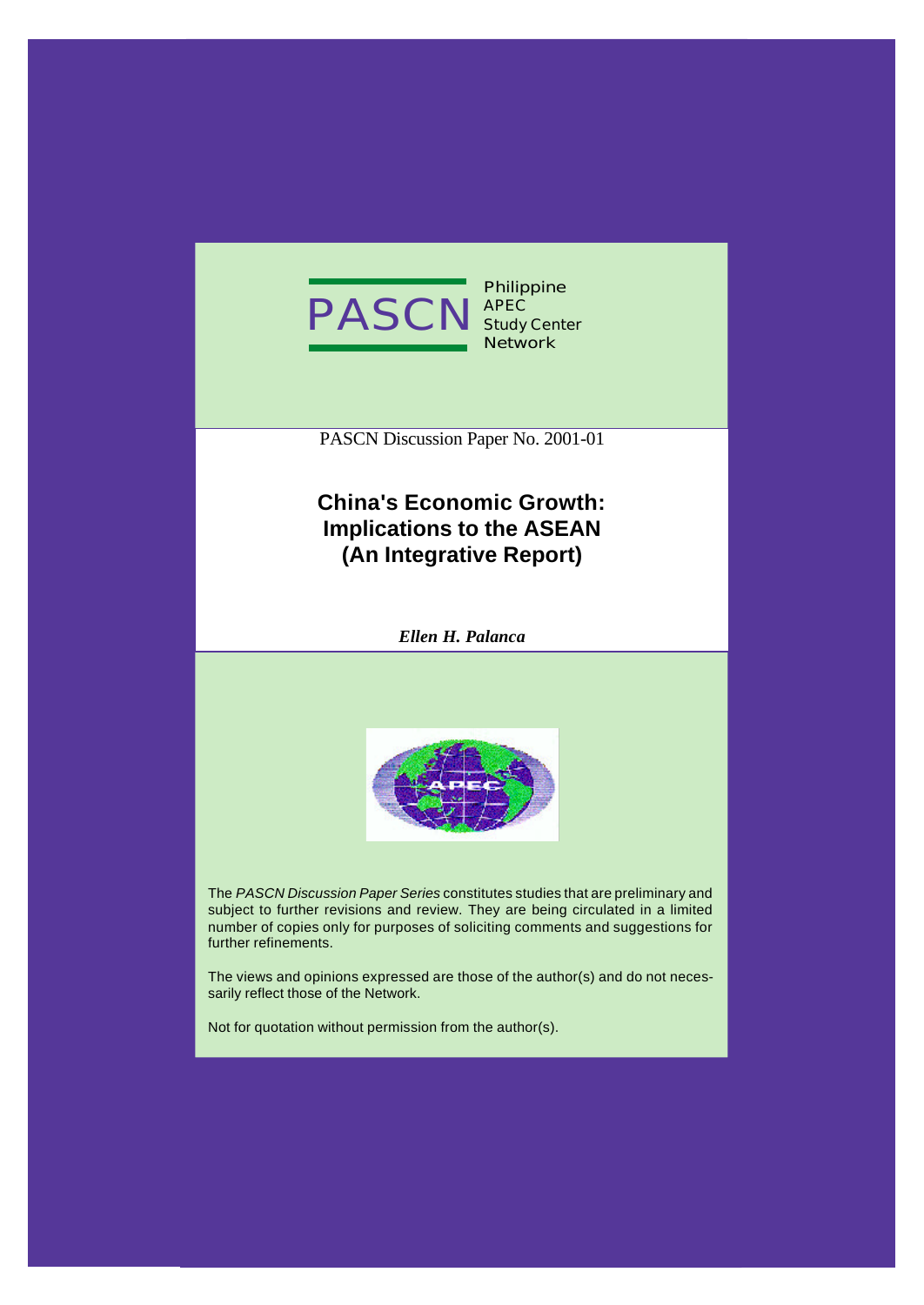

**PHILIPPINE** S TUDY C ENTER **NETWORK** 

PASCN Discussion Paper No. 2001-01

# **China's Economic Growth: Implications to the ASEAN (An Integrative Report)**

# *Ellen H. Palanca*

Ateneo de Manila University

September 2001

The *PASCN Discussion Paper Series* constitutes studies that are preliminary and subject to further revisions and review. They are being circulated in a limited number of copies only for purposes of soliciting comments and suggestions for further refinements.

The views and opinions expressed are those of the author(s) and do not necessarily reflect those of the Network.

Not for quotation without permission from the author(s).

For comments, suggestions or further inquiries, please contact: **The PASCN Secretariat** Philippine Institute for Development Studies NEDA sa Makati Building, 106 Amorsolo Street Legaspi Village, Makati City, Philippines Tel. Nos. 893-9588 and 892-5817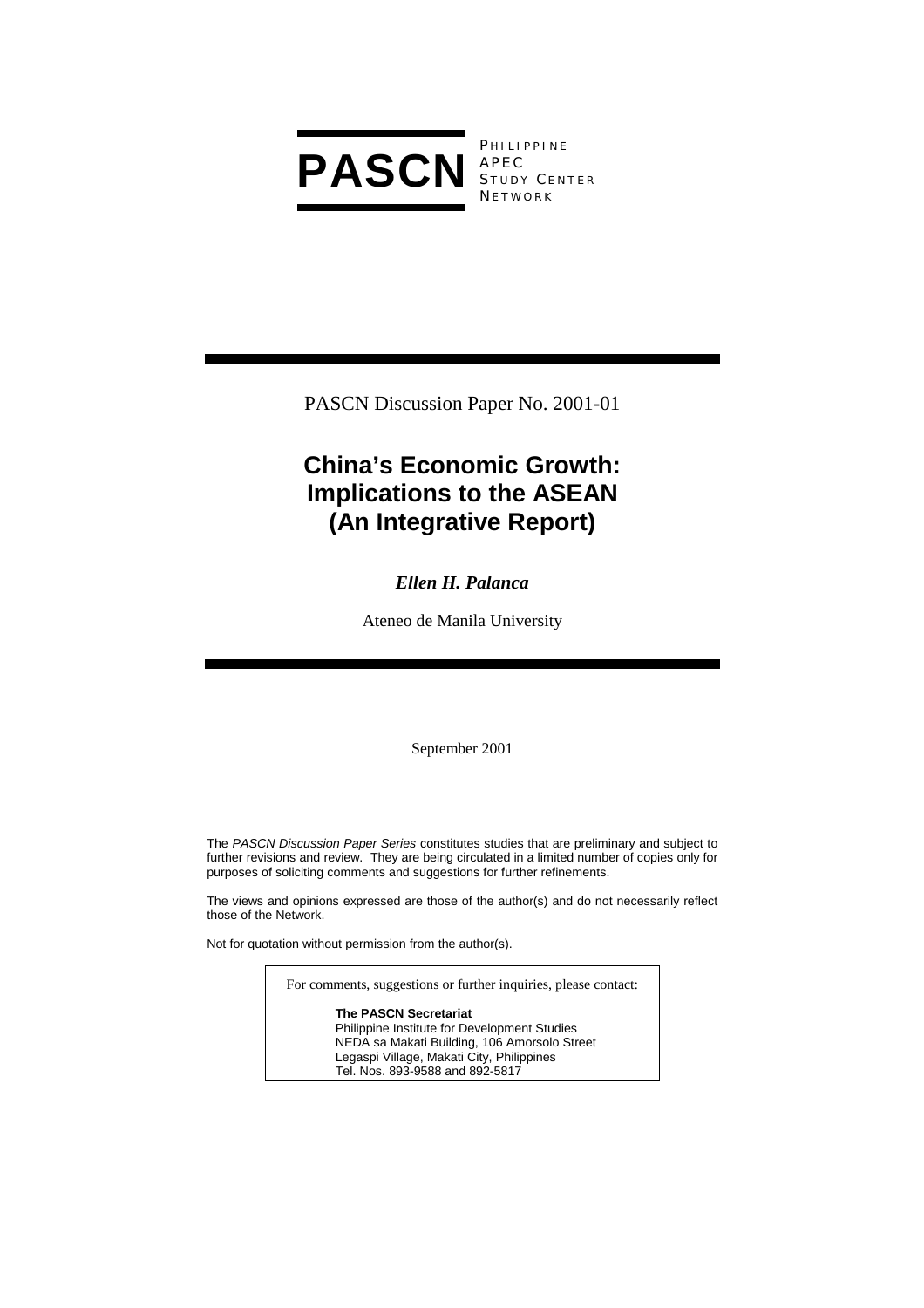# **ABSTRACT**

The rise of China's economy in the last couple of decades can be attributed to the favorable initial conditions, the market-oriented economic reforms, and good macroeconomic management in the nineties. As China continues to struggle with the problems of its SOEs, its trade and investment volumes have grown at unprecedented rates making China a major global economic player. Contrary to expectations based on traditional trade theories, the study found that overall, China's economic growth has not been a competing force in the region but instead has provided a synergy for greater growth in the region. Between 1975 and 1990, all the ASEAN nations have established diplomatic ties with China and since then have developed favorable political relations so as to give economic relations full opportunities to develop from extremely low levels in the seventies. The growth of the ASEAN economies and their total trade volumes increased rapidly since China opened up to the outside world. Bilateral trade with China increased even more sharply although shares remain small. In particular, exports to China have increased faster than imports from China. With respect to direct foreign investments, China's growing economy has made the East Asian region a focus for investors. The project also found that while in the past decades it was the general political relations between China and the ASEAN nations that set the conditions for bilateral economic cooperation, more recently, with China's economy becoming more market oriented, most bilateral trade and investment decisions have been based on profitability considerations.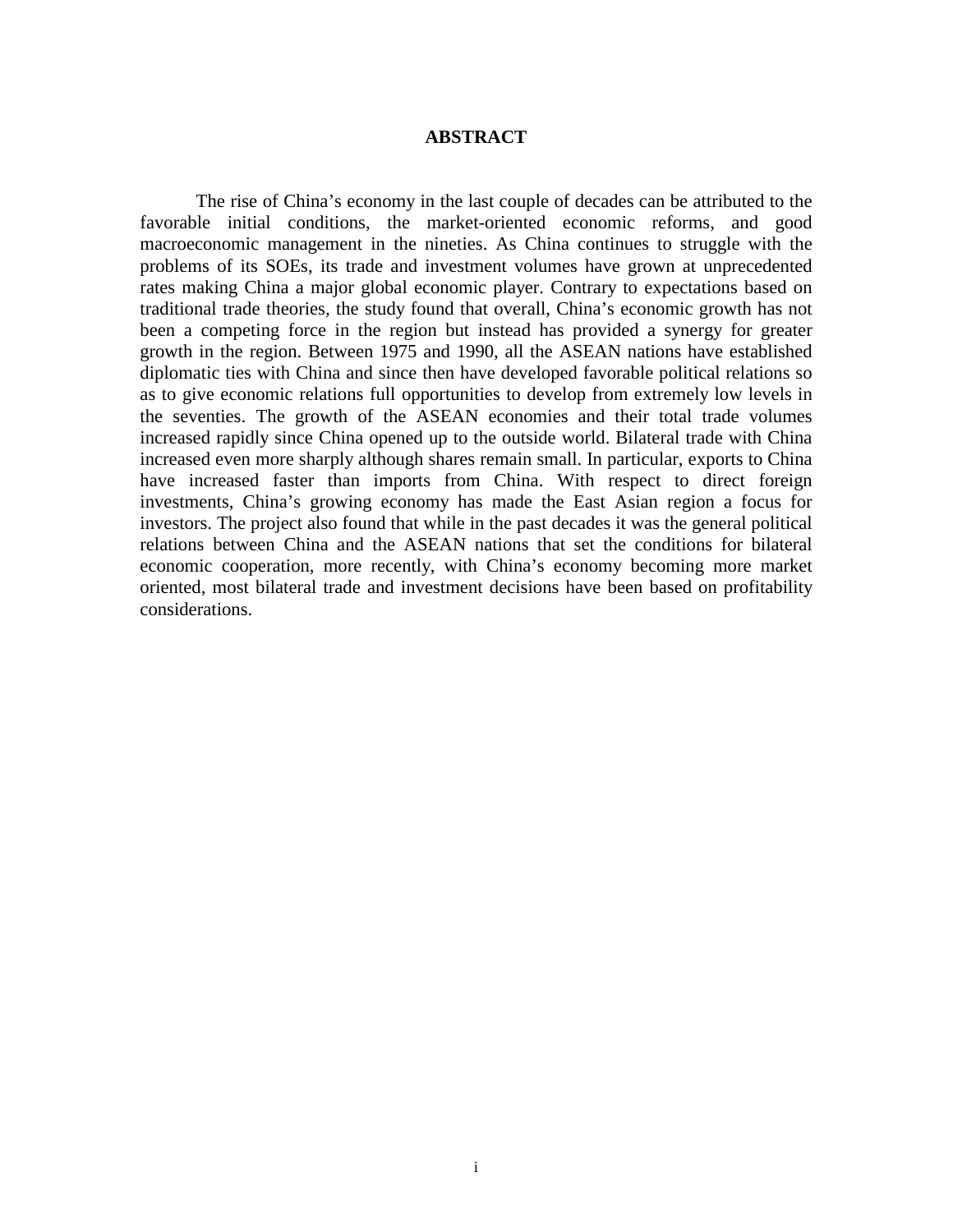# **Table of Contents**

| China's Economic Growth:<br>Implications To The ASEAN                   |  |
|-------------------------------------------------------------------------|--|
|                                                                         |  |
|                                                                         |  |
|                                                                         |  |
|                                                                         |  |
|                                                                         |  |
|                                                                         |  |
| Bilateral Relations with Singapore, Thailand, Malaysia and Indonesia 10 |  |
|                                                                         |  |
|                                                                         |  |
|                                                                         |  |
|                                                                         |  |
|                                                                         |  |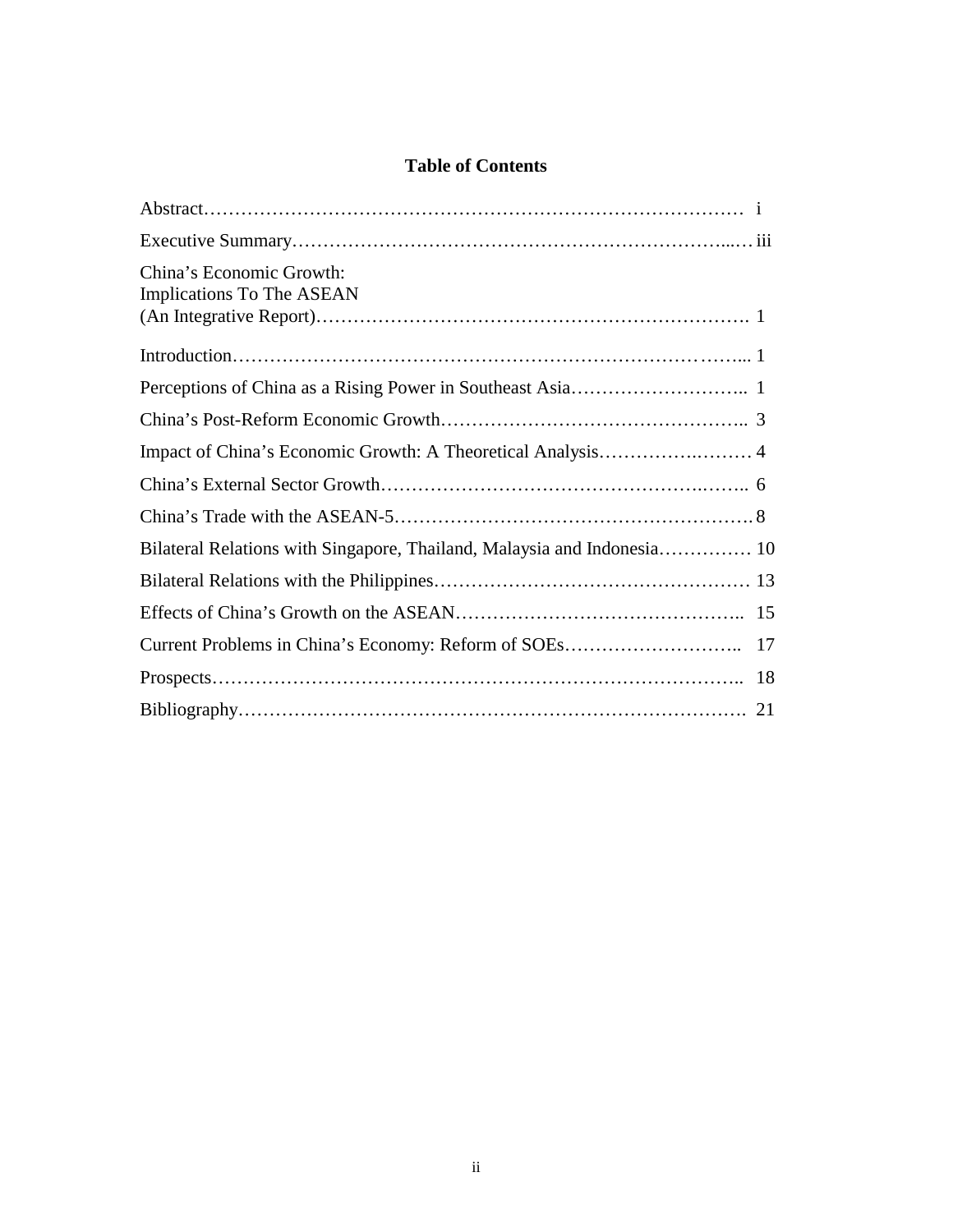#### **EXECUTIVE SUMMARY**

#### **Introduction**

The research looks at China's economic growth and its implications to the ASEAN-5 countries, given their past political and economic relations. The study essentially covers the period from 1980 up to 1996.

Since its opening up to the outside world in 1979, China's economy has grown at an average annual rate of over 10 percent, quadrupling GDP by 1995. In conjunction with its open trade policy was the policy focusing on export industrialization. In the 1990s, exports and utilized direct foreign investments grew at phenomenal rates of almost 20 percent and 45 percent per annum on the average respectively.

Most of the ASEAN-5 countries, which adopted the export-led growth strategy since the early seventies, were, up to 1997 when the Asian economic crisis struck, also growing at impressive rates. With such developments, ASEAN countries have a paradoxical view at China, which they see as both a competitive force in exports and direct foreign investments as well as a huge growing market of ASEAN<sup>1</sup>s resource products and consumer goods.

#### **China's Post-Reform Economic Growth**

China<sup>1</sup>s reform policies have brought about gradual changes in its industrial structure and trade commodity structure. Rural industrialization has attracted direct foreign investments and promoted export-oriented development strategy. Trade, financial and fiscal reforms have been formulated to support the structural changes. Moreover, growth has been rapid since the reforms were built on some initial conditions such as agricultural reform, physical and social infrastructure, development of basic industries, a high degree of provincial and local autonomy, and the reduction in income disparities. Other important factors are the strong historical ties with Hong Kong and the Southeast Asian ethnic Chinese as well as the strong role of the state in providing political stability and a coherent economic program.

The major economic problem China still faces is its state-owned enterprises (SOEs). Although reform of this sector was undertaken since 1979, political considerations have made it difficult to drastically reform the sector. Hence reform of this sector has been too slow to cope with the increasing competition from the non-state sector and imports. Recently a solution to this huge problem was made by the creation of asset management corporations which, through debt-equity swaps, intend to help restructure many major SOEs.

With the Asian economic crisis, China faces a less favorable world environment. However, the crisis provided China lessons and the sense of urgency for structural and institutional reforms. China's expected accession to the World Trade Organization also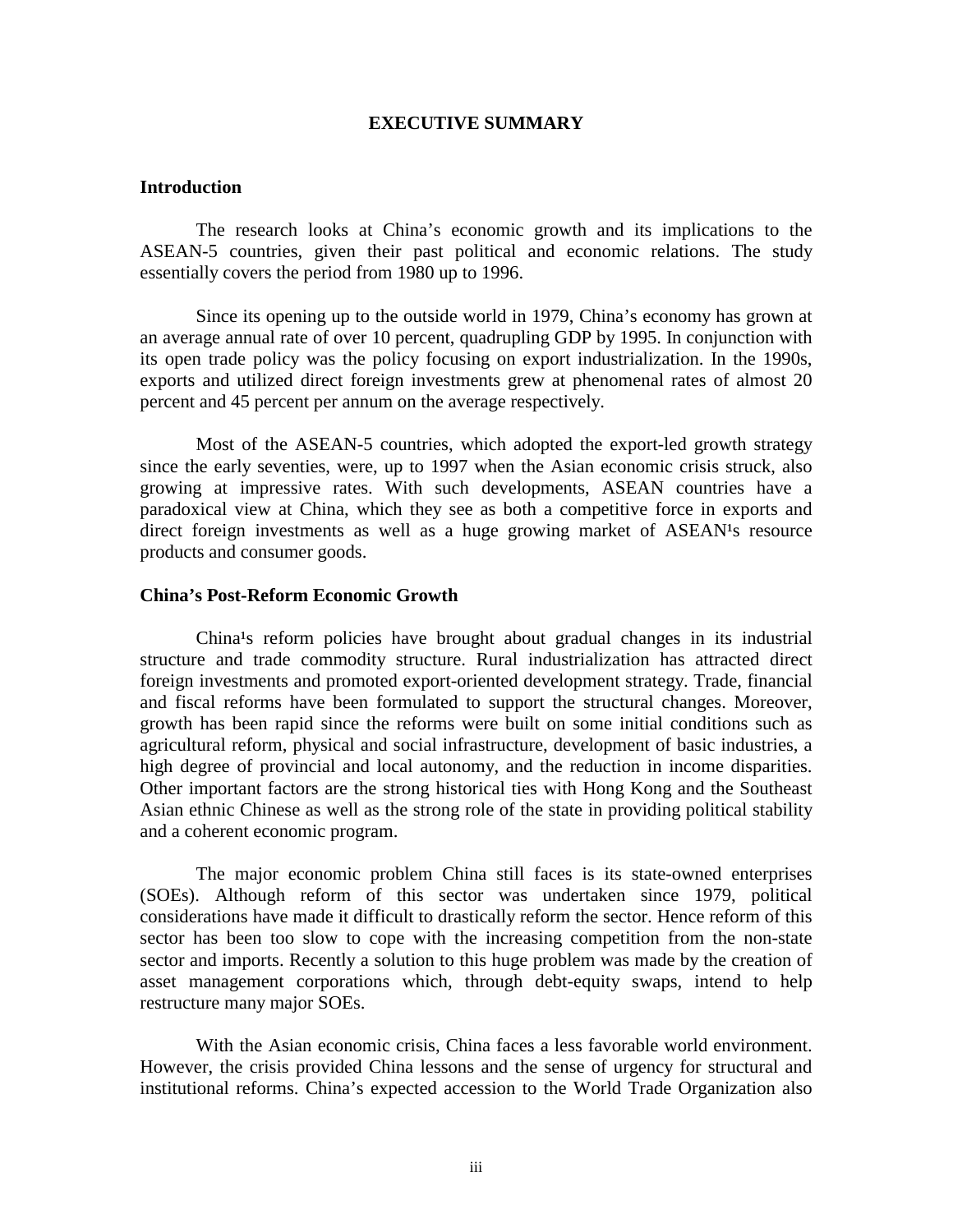exerts pressure for reforms towards greater efficiency. If the reforms are realized, it can be expected that, given a positive world environment, China will be heading towards real economic development.

#### **China's External Sector Growth**

The external sector is the largest factor contributing to China<sup>1</sup>s economic growth. Market-oriented economic reforms brought about expansion in trade as well as changes in its commodity structure. China's trade pattern is gradually moving towards conforming to its resource structure. Both exports and imports shifted from agriculture to industrial products. The rapid increase in China's export sector since reform took place has been essentially in the area of labor-intensive exports as the manufacturing sector takes advantage of China's low wage of labor. Dominating imports are machinery, technology, as well as materials necessary for the manufacturing of exports. With increasing economic prosperity, the demand for consumer goods imports is also on the rise.

Direct foreign investments in China have also increased phenomenally as a result of more economic liberalization and structural changes in the domestic economy. China<sup>1</sup>s potentially expansive market and abundant supply of low cost labor, devaluation in 1988 and 1994, as well as the incentive policies package to foreign investors in special economic zones all contributed to the rapid increase in its DFI inflow. Most of the DFI in China are in the industrial sector, resulting in the tremendous expansion of export manufactures. Capital outflow from China is extremely small compared to its inflow. However, with the high reserve position, China expanded its scope of enterprises eligible for overseas investments in 1985. Hence, the period 1986-1990 witnessed the rise of a few big Chinese transnational corporations.

#### **ASEAN-China Economic Relations**

The value of Southeast Asia is to China mainly strategic rather than economic. Hence China's economic relations with the ASEAN are essentially politically motivated. On the other hand, the ASEAN countries have increasingly been exploring China as an alternative market to the developed countries in the last couple of decades, given the prolonged recessions in both the United States and Europe in the eighties.

Between 1975 and 1990, all ASEAN-5 countries established diplomatic ties with China, giving economic relations full opportunities to develop from the extremely low levels of the seventies. Statistics show increasing dependence of the ASEAN on China's market while the reverse is not as evident. From 1980 to 1996, the bilateral trade of each individual ASEAN-5 nation with China increased at a rate greater than the total trade of each.

 The leading trader with China among the ASEAN-5 countries is Singapore, which accounts for a two-fifths share for total trade of the ASEAN-5 with China. However, in terms of growth rate, Indonesia tops the five ASEAN nations. Hence, by mid 1990s, its share of trade with China in the country's total trade became the highest among the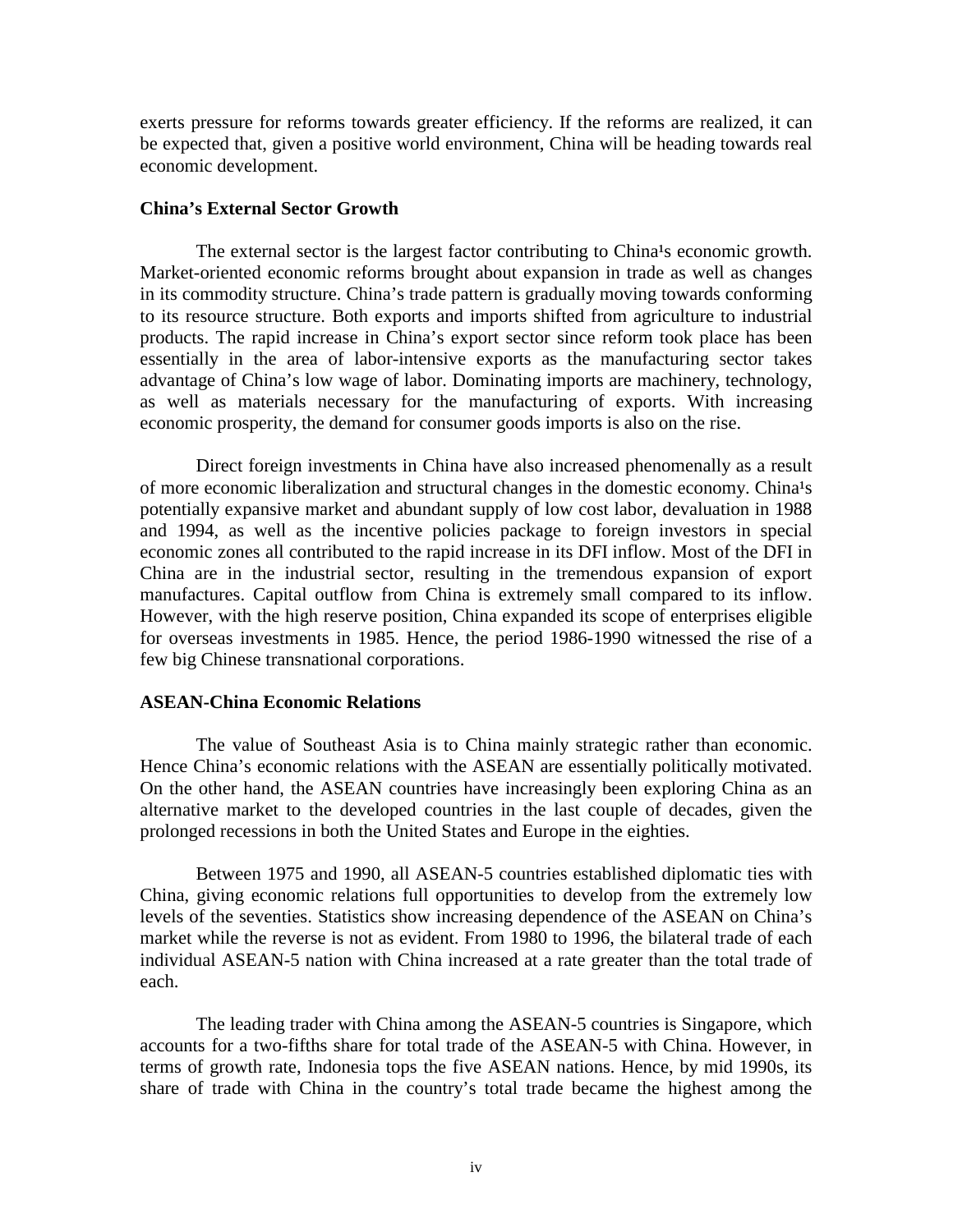ASEAN-5. Thailand and Malaysia each maintained a 15 to 20 percent share in ASEAN-5 trade with China. The Philippines consistently lagged behind the ASEAN countries in its trade with China, both in terms of growth rate and the ratio of the country's total trade.

ASEAN-China trade has been vigorous despite similarity in their trade structures. In varying degrees, China and the ASEAN countries are losing their comparative advantage in agricultural exports and increasing their comparative advantage in laborintensive manufactured exports. The study observed a convergence of the top commodities in their bilateral exchanges towards labor-intensive manufactures. Certain resource exports such as petroleum of Indonesia, rubber of Malaysia, and rice of Thailand are still important trade commodities. Other than these exports, the share of manufactured goods within total exports for all these countries has increased sharply. The bilateral trade between China and the ASEAN countries has been based on complementarities within manufacturing industries, exploiting horizontal division of labor. Diversity of manufactured products in aspects of designs, etc. as well as niche products make trade possible despite similar export profiles and seemingly competitive nature of trade structures.

Besides trade, direct foreign investment is also an active component of ASEAN-China economic relations. Since its open-door policy, China has benefited from investment inflow from the ASEAN-5, made mostly by the ethnic Chinese in the region. In turn China<sup>1</sup>s investments in these countries have been quite insignificant although growth has picked up since the early 1990s. On bilateral terms, Thailand and Malaysia have been able to establish active two-way DFI flows with China based on the complementation with respect to raw materials, labor skills, and technology, aside from the rationale of easier access to China<sup>1</sup>s enormous market.

#### **Effects of China**'**s Growth on the ASEAN**

The study concludes that China's rapid economic growth in the last two decades has not been a competing force in the region but instead has been an impetus for greater growth. The synergy effect can be seen by the rapid growth of the external trade of the ASEAN-5 countries in the late eighties and the nineties, after the liberalization of China's external sector.

With respect to direct foreign investments, the study shows that massive flow into China did not have any crowding out effect on the ASEAN-4. Global supply of DFI increased significantly as a result of China's open door policy.

The positive effects of China's growth on the ASEAN countries are contrary to expectations based on traditional trade theories which explain trade based on comparative advantage determined by factor and resource endowments. The findings show that, so far, China<sup>1</sup>s economic growth has presented to the ASEAN countries market opportunities rather than impediments to their economic growth. Manufactured products dominate trade between the ASEAN countries and China. The broad spectrum of goods in the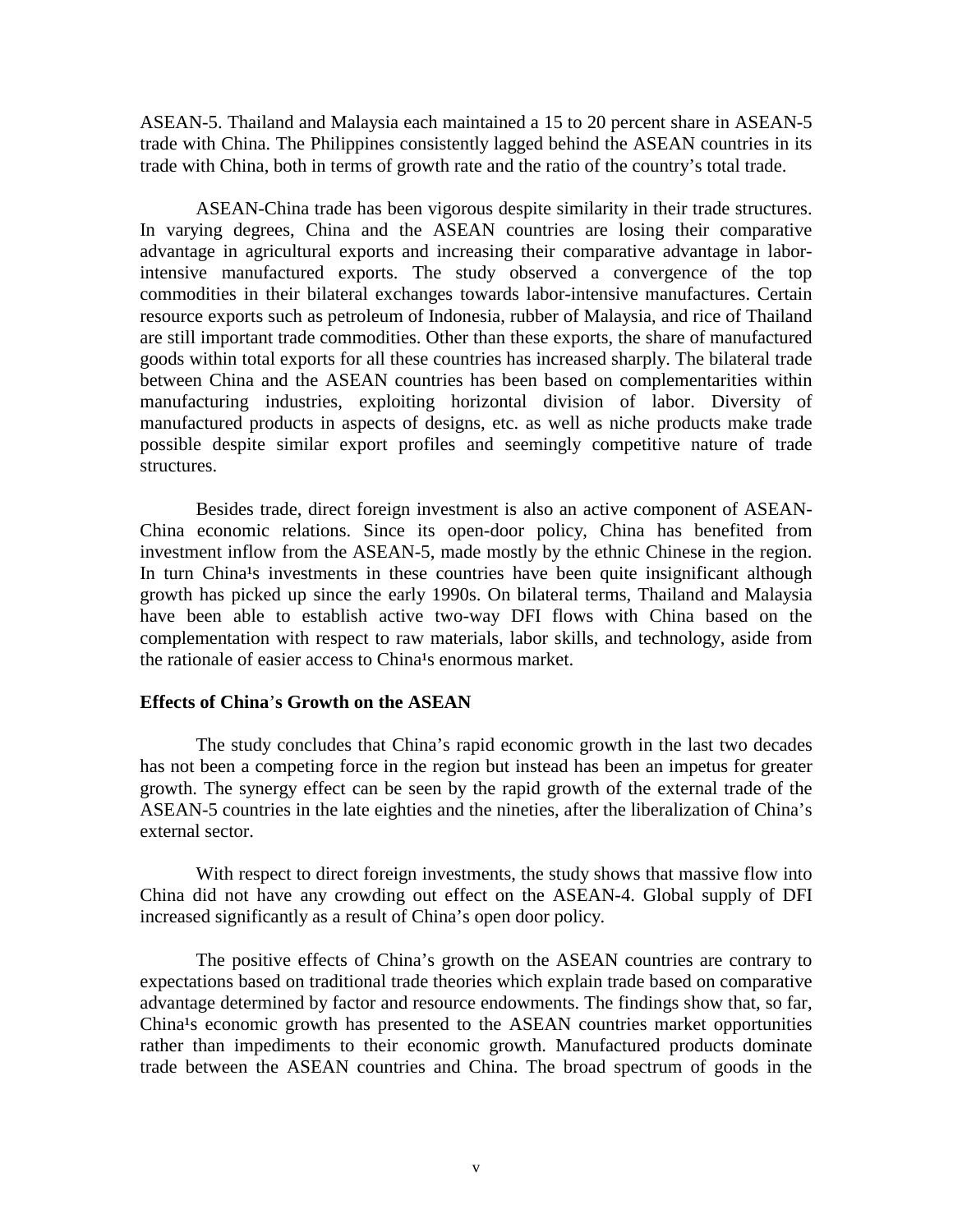manufacturing industry and the product differentiation of manufactured goods provide opportunities for intra-industry exchanges of such goods.

In the past decades, the general political relations between China and the ASEAN nations set the conditions for bilateral economic cooperation. More recently, with China's economy becoming more market oriented, many bilateral trade and investment decisions have been based on the profit opportunities available to them. However, from a long-term perspective, the study recommends that ASEAN and China expand their mutual trust and define the norms that will guide their political, security as well as economic relations.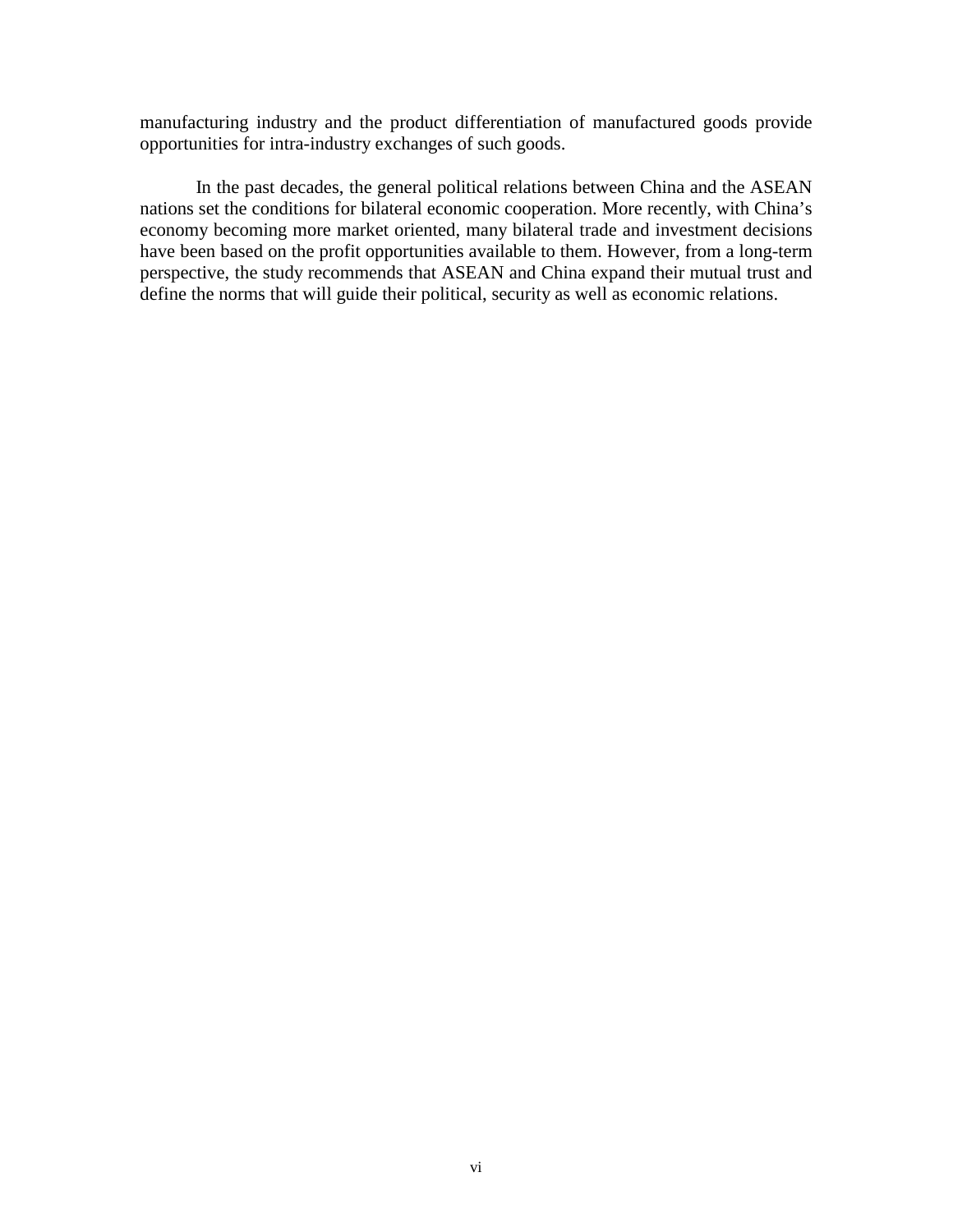### CHINA'S ECONOMIC GROWTH: IMPLICATIONS TO THE ASEAN **(AN INTEGRATIVE REPORT)**  Ellen H. Palanca<sup>\*</sup>

## **Introduction**

 $\overline{a}$ 

The last couple of decades saw the prominent emergence of China in world economy. China's economic growth, the fastest among the major countries in the world, has been at an average annual rate of over 10 percent since 1979 when it adopted an "open door" policy and undertook economic reforms. With such economic performance, China's GDP of 1980 quadrupled by 1995, five years earlier than the target year 2000. In conjunction with China's open trade policy was its policy focusing on export industrialization. For the period 1980-1996, total exports grew at an average annual rate of 14.2 percent. The rate accelerated in the 1990s, averaging close to 20 percent. Direct foreign investments (DFIs) also grew at unprecedented rates, averaging at an annual rate of 57 percent in terms of contract amount and 45 percent in terms of utilized amount.

For about three decades up to the onset of the Asian economic crisis in 1997, the original ASEAN countries, except for the Philippines, were also growing at rates that impressed the entire world.<sup>1</sup> Singapore grew at an average annual rate of 8.5 percent for the period 1965 to 1980, slowed down to 6.6 percent in the 1980s, and then picked up to grow at almost 9 percent in the 1990s before the Asian crisis. In the 1970s, the other countries -- Indonesia, Malaysia, Philippines, and Thailand (called ASEAN-4) forsook the import-substitution industrialization growth strategy and adopted also the export-led growth strategy that transformed Singapore, as well as Hong Kong, Taiwan, and Korea, into newly industrialized economies. Since the 1970s up till 1997, Malaysia, Thailand, and Indonesia grew at impressive rates of between 7 and 9 percent annually. In the case of the Philippines, although a trade liberalization program was adopted since 1981, it could not fully implement the program due to the presence of political and economic crises in the eighties. Its average annual economic growth of 3 per cent for the period 1980-1996 lagged very much behind those of the other ASEAN countries.

#### **Perceptions of China as a Rising Power in Southeast Asia**

Due to the size and dynamism of its economy, China has been perceived by the countries in Southeast Asia to be a competitive force as an export market and a foreign capital destination. At the same time, China is a cheap source of raw materials and, with its huge population enjoying rising incomes, has also become an ideal market for food and other consumer goods. Because of this growing economic strength as well as its political influence and military strength, China is considered a security threat by most of

<sup>\*</sup> Professor of Economics and Director, Chinese Studies Program, Ateneo de Manila University.

<sup>&</sup>lt;sup>1</sup>The original ASEAN consists of five nations: the Philippines, Indonesia, Malaysia, Singapore, and Thailand. These nations are now referred to as the ASEAN-5.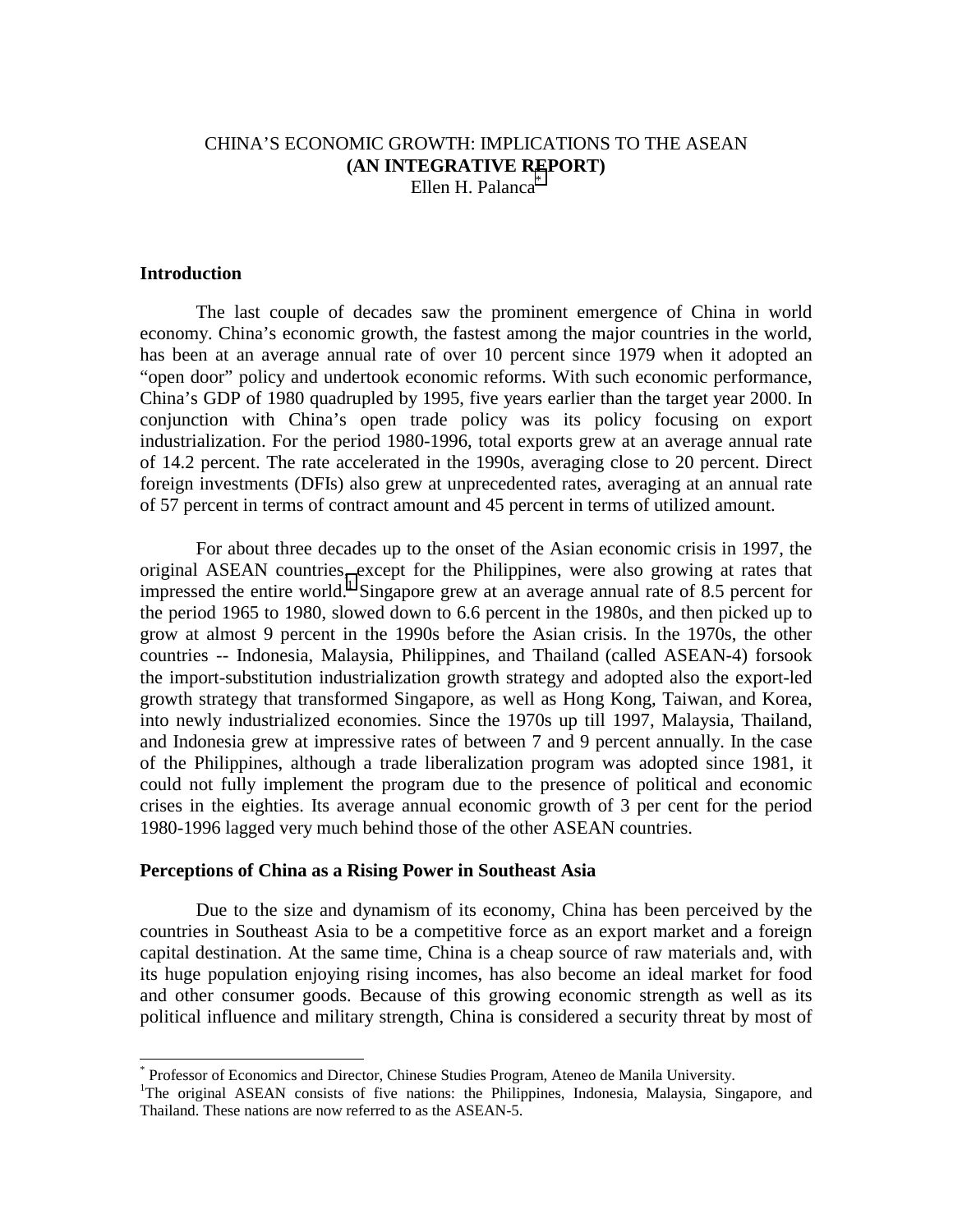the ASEAN countries. With the pending South China Sea dispute that involves China and four of the ASEAN-10, some sectors in these ASEAN countries consider this threat  $imminent.<sup>2</sup>$ 

The perception of China as a threat in the region is the rationale for the research project "China's Economic Growth and Its Implications to the ASEAN." This project analyzes the effects of China's growth on the ASEAN-5 nations considering the past bilateral economic and political relations of these Southeast Asian countries with China. It is expected that understanding the situation will enable one to have a rational approach to the rapidly changing scenario in the region that has been taking place since China opened up.

This paper integrates the six research studies conducted for the project. J. Lim's study on China's macroeconomy analyzes the country's economic performance in the 1990s as well as the problems it faces since the Asian economic crisis. Fabella presents a theoretical analysis of what the outcomes on the region would be with the opening up and the subsequent dynamic economic growth of China. Palanca investigates the pattern of trade between China and the ASEAN-5 countries since China opened up while Tan analyzes China's foreign direct investments, both inflow and outflow, in the post-reform era.

Economic cooperation between countries is, to a great extent, influenced by their political relations. This is more so for relations with China where economic relations are mostly state-level and easily influenced by the state-to-state political relations. Cognizant of the importance of politics on economic relations, the project also investigates the political economy of China's relations with the ASEAN countries. Baviera considers the political economy of China's relations with Singapore, Malaysia, Thailand, and Indonesia; while B. Lim looks at the political economy of Philippines-China relations.

ASEAN-China economic ties are generally on bilateral basis. Gradually, however, the Association, which now consists of 10 countries, is working towards joining economic forces with China and the other major powers in Northeast Asia. For lack of a formal name, ASEAN-Plus 3 is the formed alliance between ASEAN-10 and China, Japan, and South Korea. Welcomed by all members, such a confederation can be seen to be a very positive approach in acknowledging China's growing economic power and the mutual dependence between the ASEAN as a region and China. The ASEAN had already invited China in 1991 to become a "consultative partner" and eventually to become a full dialogue partner. The large intra-regional trade volumes and investment flows in East Asia are a rational basis for such an economic cooperation. With the experience of the Asian economic crisis, both Northeast and Southeast Asia have come to realize the importance of East Asia regionalism even in the face of globalization and Asia-Pacific regionalism. Such a cooperating association is expected to provide a forum to address not only East Asian economic interests but political and security issues as well. ASEAN countries feel that it is no longer sufficient to simply work towards faster economic

<sup>&</sup>lt;sup>2</sup> These four countries are the Philippines, Vietnam, Malaysia, and Brunei.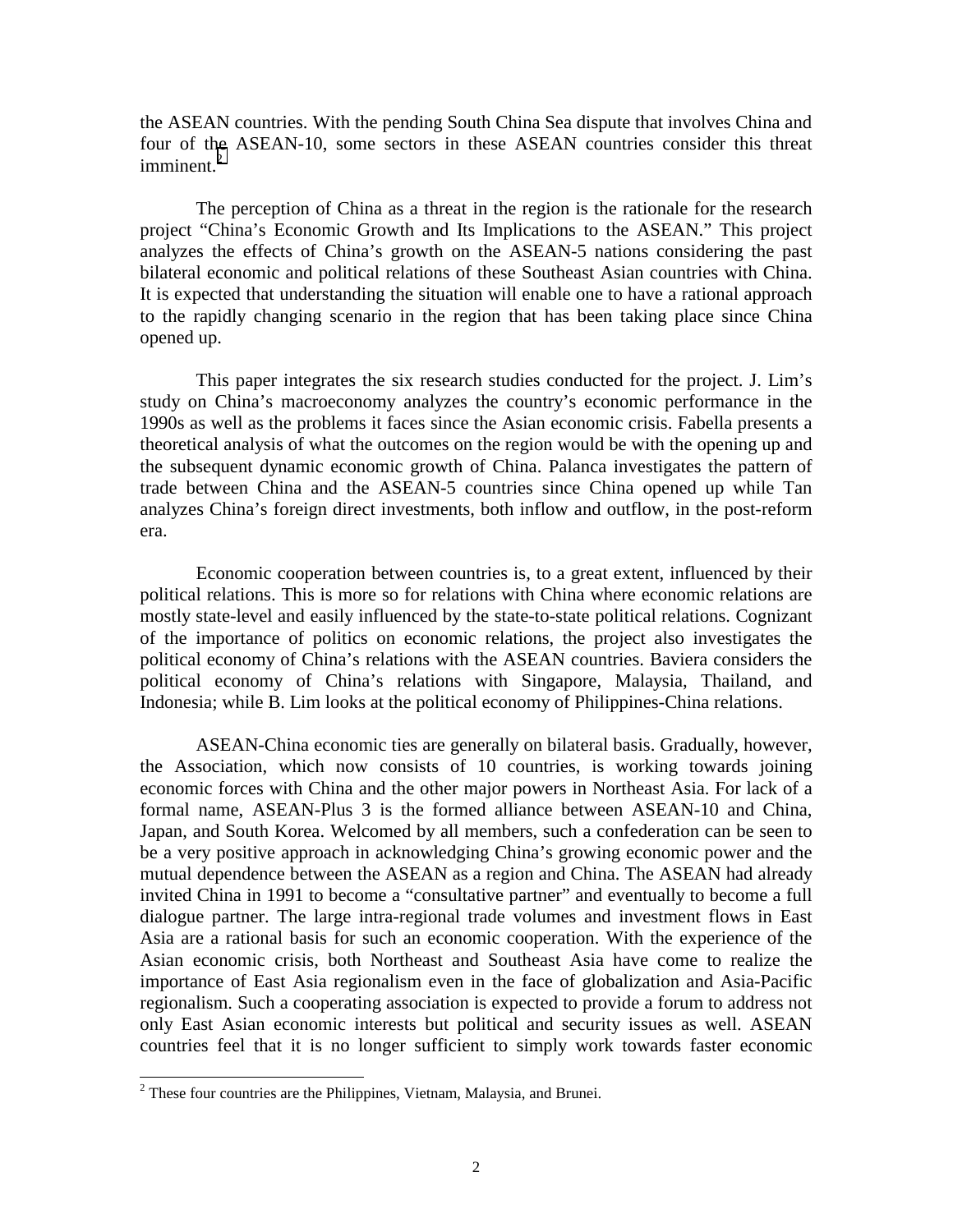integration of the member countries but it is necessary to also adopt a more coordinated approach to economic development with China, Japan, and South Korea.

#### **China's Post-Reform Economic Growth**

The phenomenal growth of China's economy since 1980 has been attributed to the market and incentive reforms undertaken since then. These reforms were, however, built on some initial conditions that were very fundamental and important for the growth process. From 1949 to 1979, despite periods of turbulence, the Chinese socialist government was able to bring about some important structural and distributional changes. These changes include agricultural reform, physical and social infrastructure, development of basic industries such as steel and textiles, a high degree of provincial and local autonomy, and reduction in income disparities. Another important favorable condition is that China enjoys strong historical ties with Hong Kong and the ethnic Chinese in Southeast Asia. Moreover, the state, which provides political stability and a coherent, credible economic program, has always been strong.

Nevertheless, the self-reliant system before the reforms suffered the lack of competition and incentive to improve the products and increase productivity. The market reforms that were instituted with the opening up changed the incentive structure. A mix of policies was designed to integrate China into the global economy while, at the same time, strengthen its domestic base and market. Such reforms include rural reforms, the opening up of the country to foreign direct investments, foreign trade, reforms in stateowned enterprises, as well as financial and fiscal reforms.

The reform policies have brought about gradual changes in its industrial structure and trade commodity structure. Rural industrialization, the core of rural reform, has attracted direct foreign investments and promoted export-oriented development strategy. Export of light manufactured products has gradually replaced primary resource-intensive products. Needless to say, trade, financial and fiscal reforms have been formulated to support such changes. While the foreign sector and rural areas have successfully responded to market reform, much remain to be desired in the transformation of the stateowned enterprises to more efficient production units through reform. Continuing reforms, particularly in the fiscal and financial sectors, have been instituted to support and improve the state-owned enterprise sector that faces increasingly difficult situation due to competition from the non-state sector and imports. This will be discussed in a separate section later.

The changes and growth that followed have, nonetheless, been met with problems of inflation, corruption, and periods of slowdown in the 1980s and 1990s. These problems have prompted some analysts to doubt the capability of China to sustain the initial growth it experienced after undertaking reforms. However, the favorable initial conditions and the gradualist approach to reforms seem to have distinguished China from the Eastern European countries in the transition from a planned economy to a market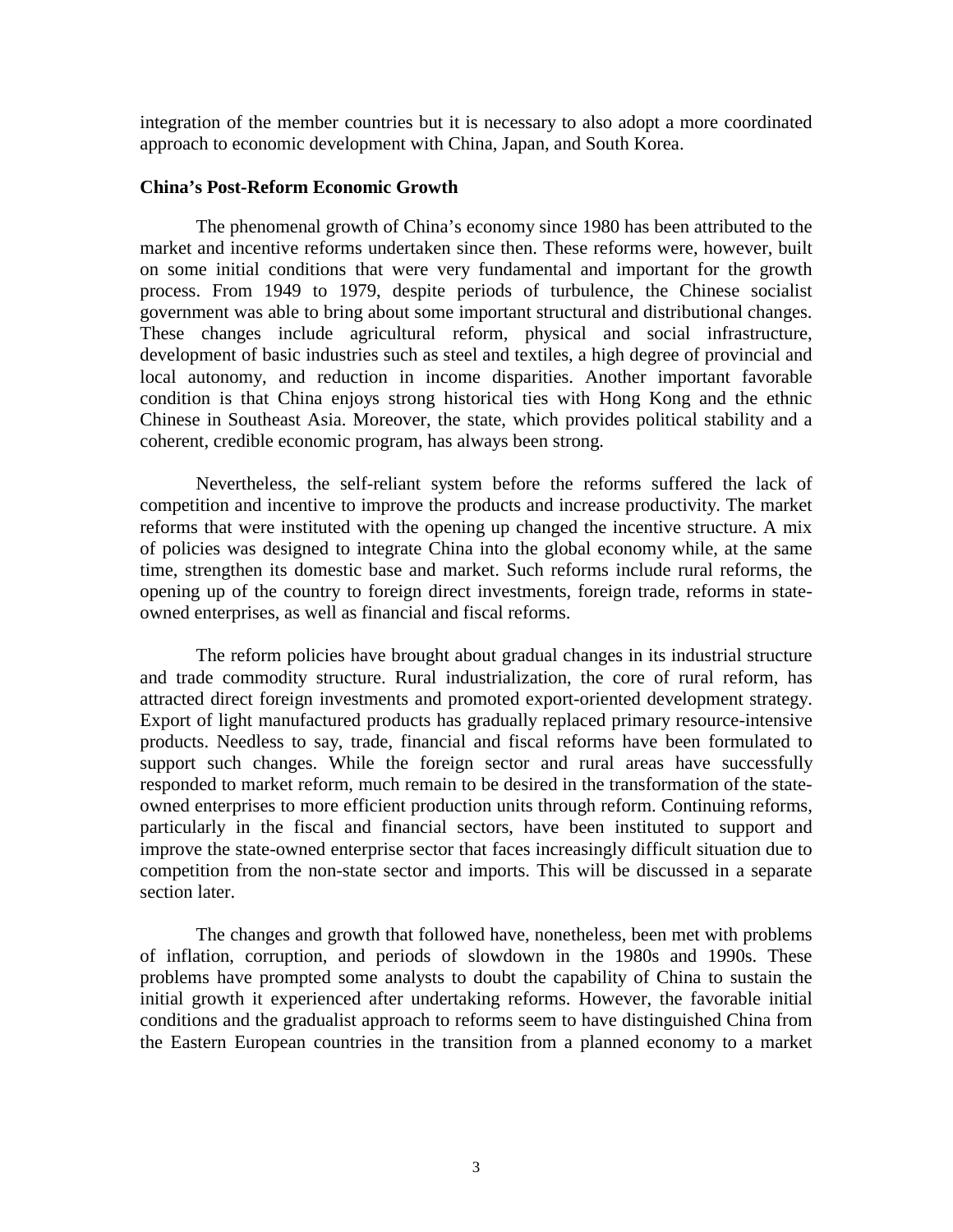one.<sup>3</sup> Aside from the much faster growth, China has shown greater resilience with respect to the economic obstacles it faces. It was able to address the spurts of high inflation in 1988-89 and 1993-95 and to easily bounce back from the political and economic difficulties in 1989-90.

In the 1990s, with very strong macrofundamentals, China grew at rates highest in the world. Its gross domestic savings and gross investments in the last decade were more than 40 and 34 percent of GDP respectively. Performance in the external sector was also spectacular. Exports grew by an average annual rate of more than 15 percent in the nineties, enabling the international reserves in 1997 to reach a level more than 12 months equivalent of its imports. Foreign inflows were mostly direct investments, which increased 275 times from 1983 to 1996. Fiscal deficits were reduced from more than 2 to 1.5 percent from early nineties to 1996, and inflation was reduced from double digit in 1993 to 1995 to 8.3 percent in 1996 and 2.8 percent to 1997. With these strong macrofundamentals, combined with the non-convertibility of its currency, China was not affected by the Asian economic crisis the same way other Asian countries were affected.

#### **Impact of China's Economic Growth: A Theoretical Analysis**

l

For three decades since 1949 when the communists took over China, its foreign trade reflected its international relations as well as its economic needs in the development process (Eckstein 1997). In the 1950s, foreign trade with Soviet Union and other socialist countries expanded rapidly. When the political relations with Soviet Union turned sour, China became relatively autarkic as it adopted a self-reliance policy. In the 1970s, China's foreign trade became more open (this time toward Japan, the United States, and West Europe) although import-substitution strategy continued to guide its foreign trade. And in late 1978, China really opened up its economy and embarked on major economic reforms. It embraced the growth strategy of export industrialization, the same strategy adopted by the newly industrialized economies and the ASEAN countries. Such a drastic policy has enabled China's exports and foreign investments to grow at remarkable rates in the last couple of decades.

The impact of China's growth on the ASEAN countries based on theoretical analysis is rather forbidding. Following the Heckscher-Ohlin-Samuelson theory, which relates the resource endowment of a country to the economic characteristics of the commodities traded, it is expected that countries that produce labor-intensive commodities for the world market would be affected by the rapid growth in China's

 $3$ There is, however, a theoretical debate on Chinese path to development. The gradualist or 'experimental' school believes that the tremendous productive forces in China have been released with the gradual opening of the economy by giving market- and performance-based incentives to market players and exposing them to domestic and foreign competition. This school is espoused by Peter Nolan, Barry Naughton, Thomas Rawski, Gary Jefferson, and, more recently, Joseph Stiglitz. Opposed to the gradualist school is the convergence school represented by Jeffrey Sachs, Michael Bruno, Gang Fan, Geng Xiao and Wing Thye Woo. Also called the 'big bang' theory, the convergence school "views the Chinese economic success as the typical East Asian success story of countries opening up their markets and trade sectors. It defends the one-shot and blanket liberalization and privatization of the economy and the state sector as the best path for transition economies" (Lim 1999).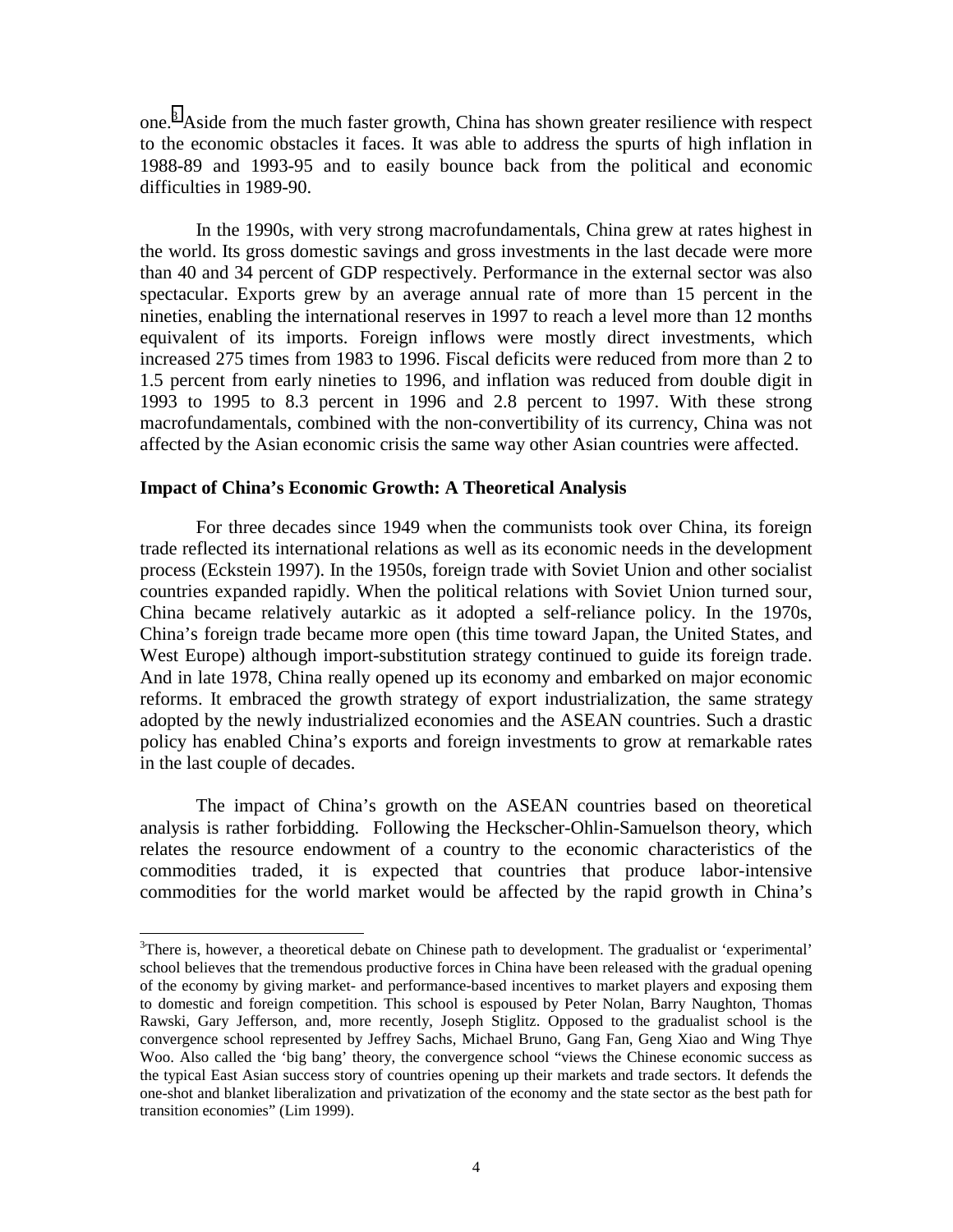external sector. Before China opened up, the ASEAN-4--Thailand, Malaysia, Indonesia, and the Philippines—were the principal suppliers of labor-intensive manufactures for the developed world market. In the 1970s, these labor-abundant ASEAN countries adopted the export promotion strategy of development and supplied the world much of its light manufactured imports. They also were destinations for foreign investments of the developed and the newly industrialized countries. On the other hand, China, despite its labor abundance, did not have a share of the market and capital from the West because of its dormant external sector. Consequently, labor productivity in China declined as its rapidly growing population had less and less capital to work with.

With the opening up of China, whose comparative advantage in labor-intensive products is stronger than those of the ASEAN countries, it gradually took over the supply of such import demand of the developed economies. Nevertheless, the labor-intensive light manufactured products produced by China and the ASEAN fell within a broad spectrum of products with different capital-labor ratios. Hence, it is expected that there would be specialization within this spectrum of manufactured exports among the countries concerned. Being more advanced than China, the countries which used to supply these labor-intensive products would now concentrate on the relatively more capital-intensive items among these light manufactured goods, while China would specialize in the labor-intensive goods that have lower capital-labor ratio.<sup>4</sup> Aside from having such specialization in their supply of manufactured goods to the rest of the world, China and these Asian countries would also trade with each other based on such specialization. China, which would be growing and industrializing rapidly by then, would become a market for the relatively more capital-intensive among the labor-intensive goods of the ASEAN countries while the ASEAN countries would find it cheaper to import from China labor-intensive goods with lower capital-labor ratio.

Another significant impact of China's open economy on the rest of the world would be on international capital flow. Growth in China would certainly attract investments. Moreover, capital in China would be expected to become more productive vis-a-vis the other Asian countries because of the bigger labor force to work with. With trade between China and the other labor-abundant Asian countries now based on the relative degree of labor intensiveness in the production of light manufactures, this development of capital flow would again affect the structure of trade between them. With more capital from the West as well as from the more developed Asian countries, China (where there is no mass labor emigration) would now be able to produce labor-intensive export products with higher capital-labor ratio. With the increase in China's labor force productivity, the ASEAN countries would lose their comparative advantage vis-à-vis China in the production of higher capital-labor ratio labor-intensive goods. Because China would now be enjoying higher capital endowment than the ASEAN countries, it would become more productive in exports where scale economies are significant. This would give China an absolute Ricardian advantage in most of the labor-intensive exports over these countries. The exception might be the technologically more advanced, higher

<sup>&</sup>lt;sup>4</sup> This is due to the large pool of labor China has; there are some sectors in which China is technologically advanced.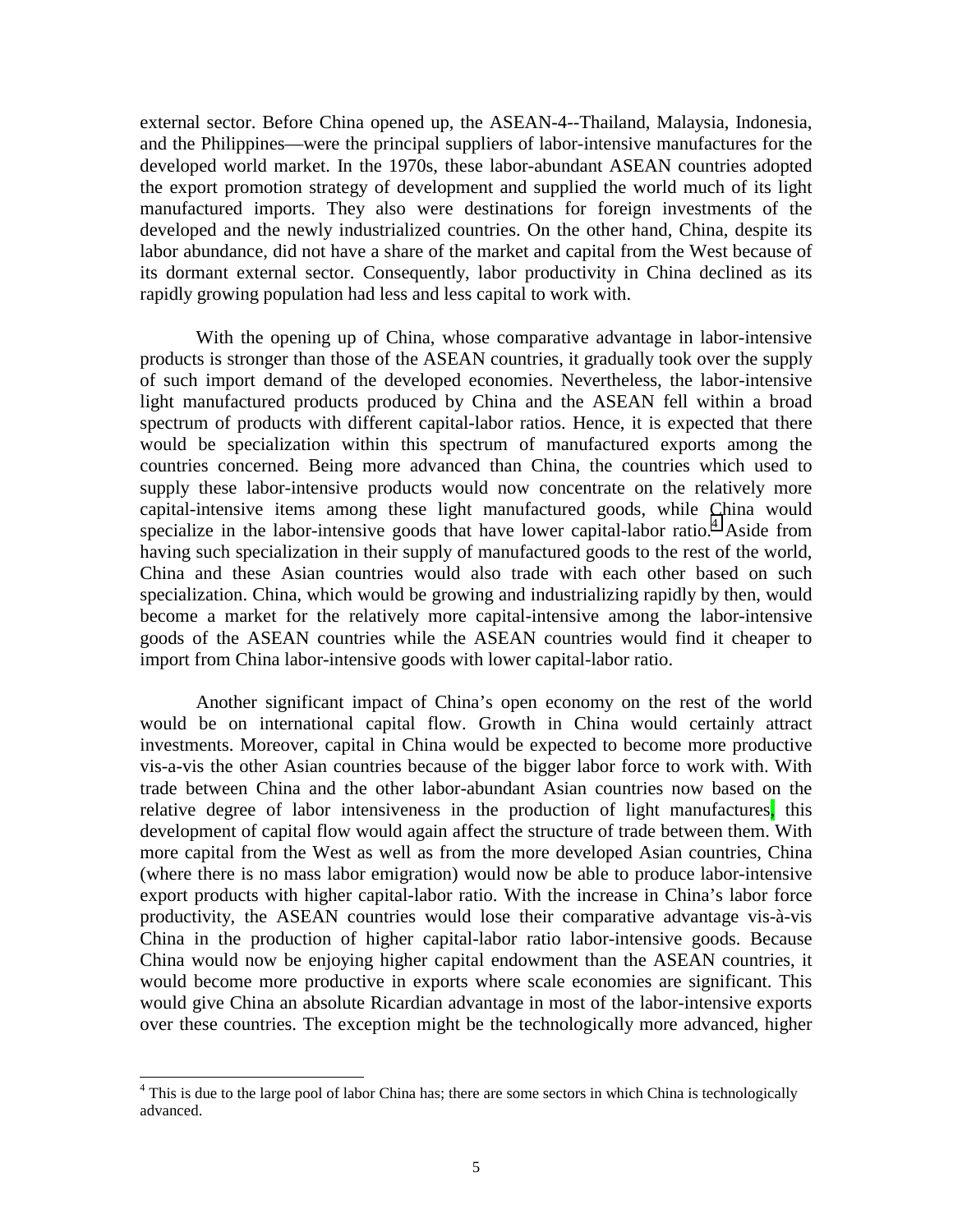capital-labor products in the spectrum of labor-intensive exports of the newly industrialized Asian economies.

Based on the Hechscher-Ohlin-Samuelson theory of trade, the impact of China's phenomenal growth could be very detrimental to the growth of the developing countries in Asia. The potential negative effect of China's economic growth on the ASEAN has led to conjectures concerning the likely significance of China's role in the recent Asian economic crisis (Fabella 1999a). China could be putting pressure on the rest of Asia through its lower real wage rate and its capture of a large share of direct foreign investment aside from the higher exchange rate at which China pegs its currency.

 Fortunately, the empirical investigations of this project do not substantiate such theoretical prognoses. The research findings show that, so far, China's economic growth presented to the ASEAN countries market opportunities rather than impediments to their economic growth.

#### **China's External Sector Growth**

 The largest component contributing to China's growth is the external sector. With respect to trade, the market-oriented economic reforms brought about expansion in its trade with the rest of the world as well as changes in its commodity structure. With trade liberalization policies and some institutional changes, the demand for economic efficiency has gradually moved its trade pattern towards conforming to its resource structure (Song 1996).

 Another important objective of the open-door policy was to absorb foreign investments for capital and foreign exchange. Focus was on direct foreign investments as they also introduced management skills and production technologies.

 China ranks tenth among the world economies in terms of export value of goods and commercial services in 1997. Total trade volume grew at an average of 13.5 percent in the period 1980-1996. The average growth rate for total exports and imports were 14.2 and 12.9 percent, respectively, for the period. Hence, trade dependence, i.e., trade as a percentage of gross domestic product, grew significantly. Despite its large internal market, export and import dependence ratios (export/import as a percentage of GDP) both grew from less than 10 percent in the 1980s to more than 20 percent in the 1990s.

 China now trades with 220 economies in the world, from 173 in the late 1980s. Its major trading partners remain the developed economies—Japan, the United States, and Europe—on which China is heavily dependent for its imports. In 1995, Hong Kong ranks first among China's trading partners as a buyer of its exports although it is only second to Japan in terms of total trade. Trade with the ASEAN trails far behind these countries although the growth rate of this trade has been rapid. Exports and imports from the ASEAN-5 each constitute around 6 to 7 percent in China's totals in 1995. Since 1980, the share of imports from the ASEAN-5 in the total imports of China has increased while the share of exports to these countries in its total exports has declined slightly.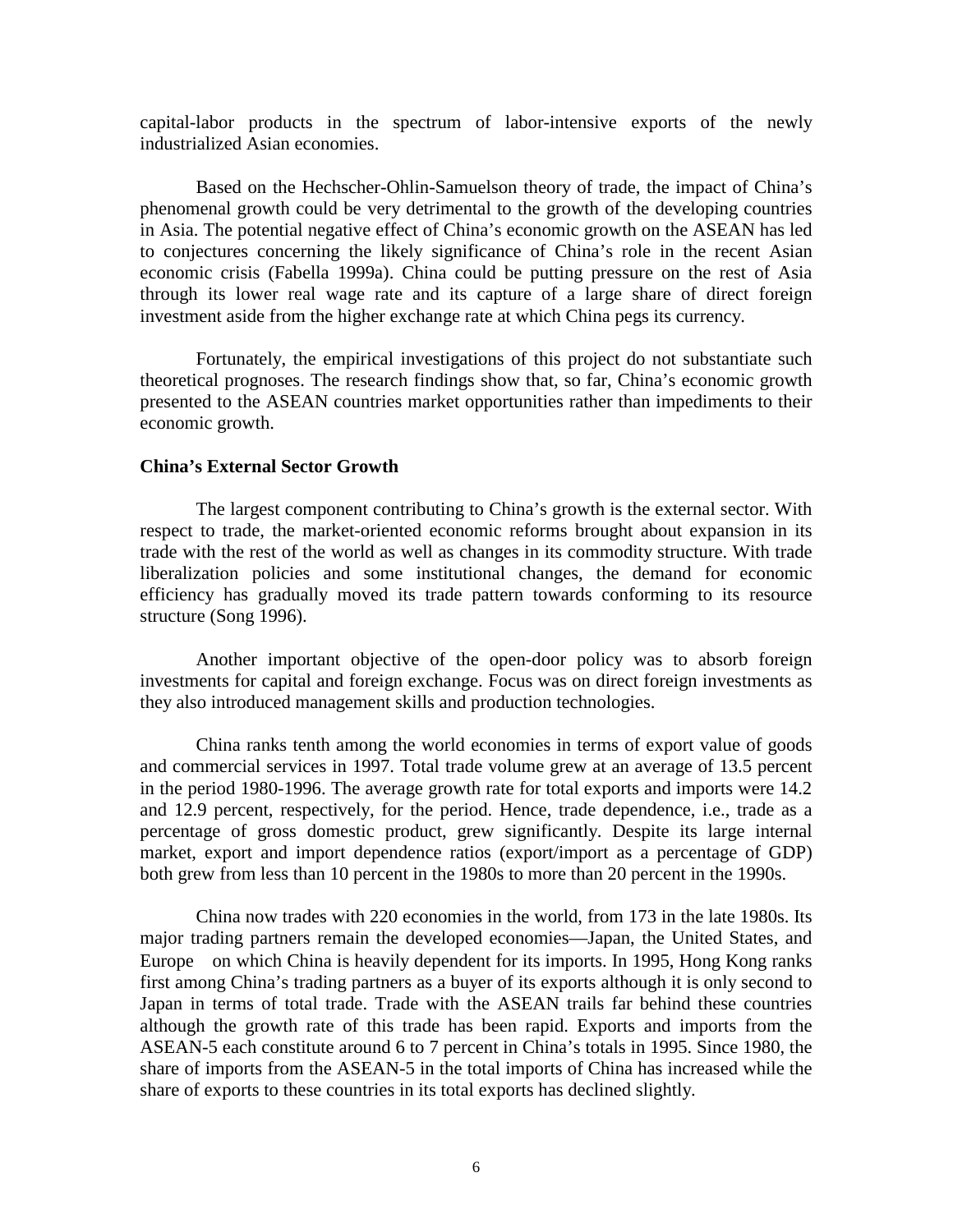The commodity structure of China's trade also transformed dramatically from the 1980s to the 1990s. China's exports and imports have adjusted to the country's changing comparative advantage over time. Trade liberalization and economic structural development have transformed China's competitive advantage profile significantly. China has lost comparative advantage in many of its agricultural and mineral products and gained instead comparative advantage for capital-intensive products (Song 1996).

Both exports and imports shifted from agricultural to industrial products. For exports, the ratio of primary products to manufactured goods changed from 50:50 to 18:82 from 1980 to 1993. Rural reform and direct foreign investment promote the growth of non-state enterprises and export-oriented industrialization. The share of rural enterprise export in total exports increased from 5 percent in 1985 to 16 percent in 1991 (Findlay, et al. 1992). By 1995, this share increased to 33 percent (Liu 1997). Many of the export-oriented enterprises are foreign-funded. China's DFI exports grew from US\$320 million in 1985 to US\$61,506 million in 1996, contributing 1.1 percent and 41 percent respectively to total exports (Lardy 1996).

The rapid increase in China's export sector since reform took place has been essentially in the area of labor-intensive exports as the manufacturing sector takes advantage of China's low wage of labor. This phenomenon is expected to continue for several more decades. The wage rates in the coastal areas are likely to rise, but labor in the inland is still cheap and foreign and domestic investments are moving further inland.

 In the case of imports, the ratio of agricultural to manufactured products declined from 35:65 to 14:86 for the period 1980-1993. Capital-intensive imports also rose very rapidly. In 1993, they occupied 72 percent of total imports and 82 percent of manufactured imports (Song 1996). Dominating China's imports are machinery and technology, as well as materials necessary for the manufacturing of exports. With increasing economic prosperity, the demand for consumer goods imports is also on the rise and is expected to continue to increase more sharply.

Direct foreign investments in China have also increased rapidly as a result of more economic liberalization and structural changes in the domestic economy. China's potentially expansive market and abundant supply of low cost labor are important pull factors for investors. Devaluation of its currency in 1988 and 1994 also increased foreign investments. The Chinese government also provides incentive policies that further attracted foreign investors to China. The incentive package to foreign investors in special zones is comparable, if not better, than those offered by the ASEAN-4 (Tan 1999).

The impact of China's foreign direct investments on its income growth has been found to be strong—in fact, much stronger than the impact of domestic capital (Tan 1999). The share of foreign direct investments in China's gross capital formation has increased from less than half a percent in 1980 to 15 percent in 1994.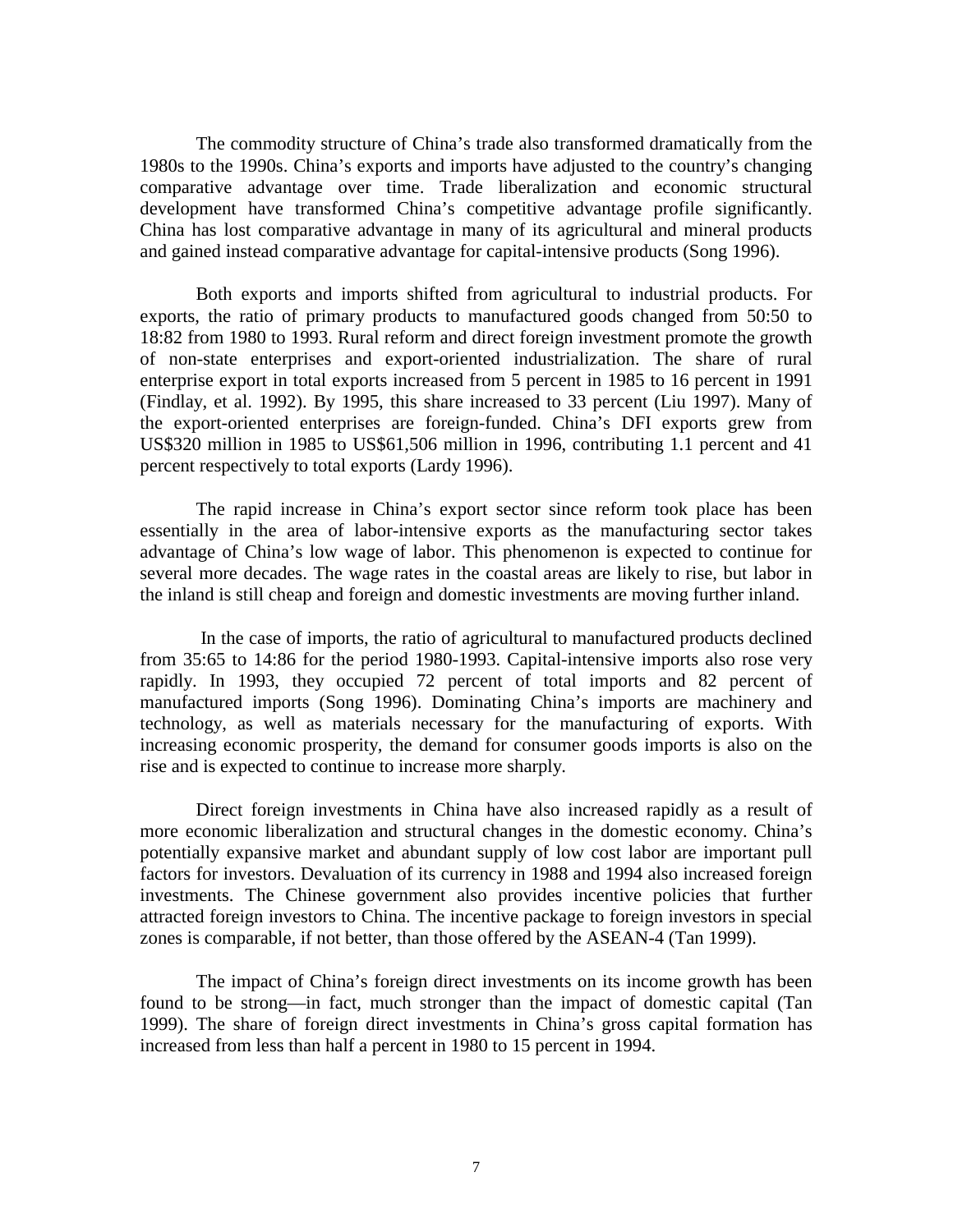Of the direct foreign investments that totaled US\$175 trillion from 1979 to 1996, most were invested in Beijing, Shanghai and the coastal areas where the Special Economic Zones are located. Hong Kong is the largest source of DFI in China, although its share has declined from 67 percent in 1987 to 56 percent in 1990 and 49 percent in 1996. The United States and Japan occupy the second place, each having a share of between 10 to 14 percent. Taiwan, Southeast Asian countries, Europe and Korea also have substantial investments. The historical and cultural affinity of the ethnic Chinese in Taiwan and Southeast Asian countries is an important factor for investments from these areas.

China's capital outflow in terms of long-term investments abroad is minuscule compared to its inflow although overseas investments have increased in recent years. With the high reserve position it gradually acquired, China expanded its scope of enterprises eligible for overseas investments in 1985. The period 1986-1990 witnessed the rise of big Chinese transnational corporations such as China National Metals and Minerals Import and Export Corporation and China National Chemical Import and Export Corporation. Based on the number of Chinese enterprises set up overseas from 1979-1996, the recipients of Chinese investments were the United States, Russia, Hong Kong and Macao combined, and Thailand. In terms of the value of investments, Canada, the United States, Australia, and Hong Kong and Macao combined were the biggest recipients.

We have mentioned the growing share of foreign-funded enterprise exports in China's total exports. The regression of total exports versus the amount of inward investments shows a high correlation between the two variables and indicates a significant positive effect of foreign investment inflows on exports: each US dollar of DFI inflow generates US\$2.55 of exports (Tan 1999). Most of the DFI in China are in the industrial sector, resulting in the tremendous expansion of export manufactures.<sup>5</sup>

# **China's Trade with the ASEAN-5**

From China's perspective, the value of Southeast Asia is mainly strategic rather than economic. Therefore, to a certain extent, China's economic relations with the ASEAN are politically motivated. In the last couple of decades, the ASEAN as a whole has become an important trading partner of China although still lagging behind China's major partners. During this period, the trend shows that China's imports from the ASEAN are increasing faster than its exports to the ASEAN. The ASEAN countries have increasingly been exploring China as an alternative market to the developed countries during this period, given the prolonged recessions in both the United States and Europe in the 1980s.

Between 1975 and 1990, all ASEAN-5 countries established diplomatic ties with China giving economic relations full opportunities to develop from the extremely low levels of the seventies. The share of trade with China in a particular country's total trade

<sup>&</sup>lt;sup>5</sup> The share of investment value in industry was as high as 80 percent in 1991. However, the share declined in mid-1990 as investment in the real estate sector increased.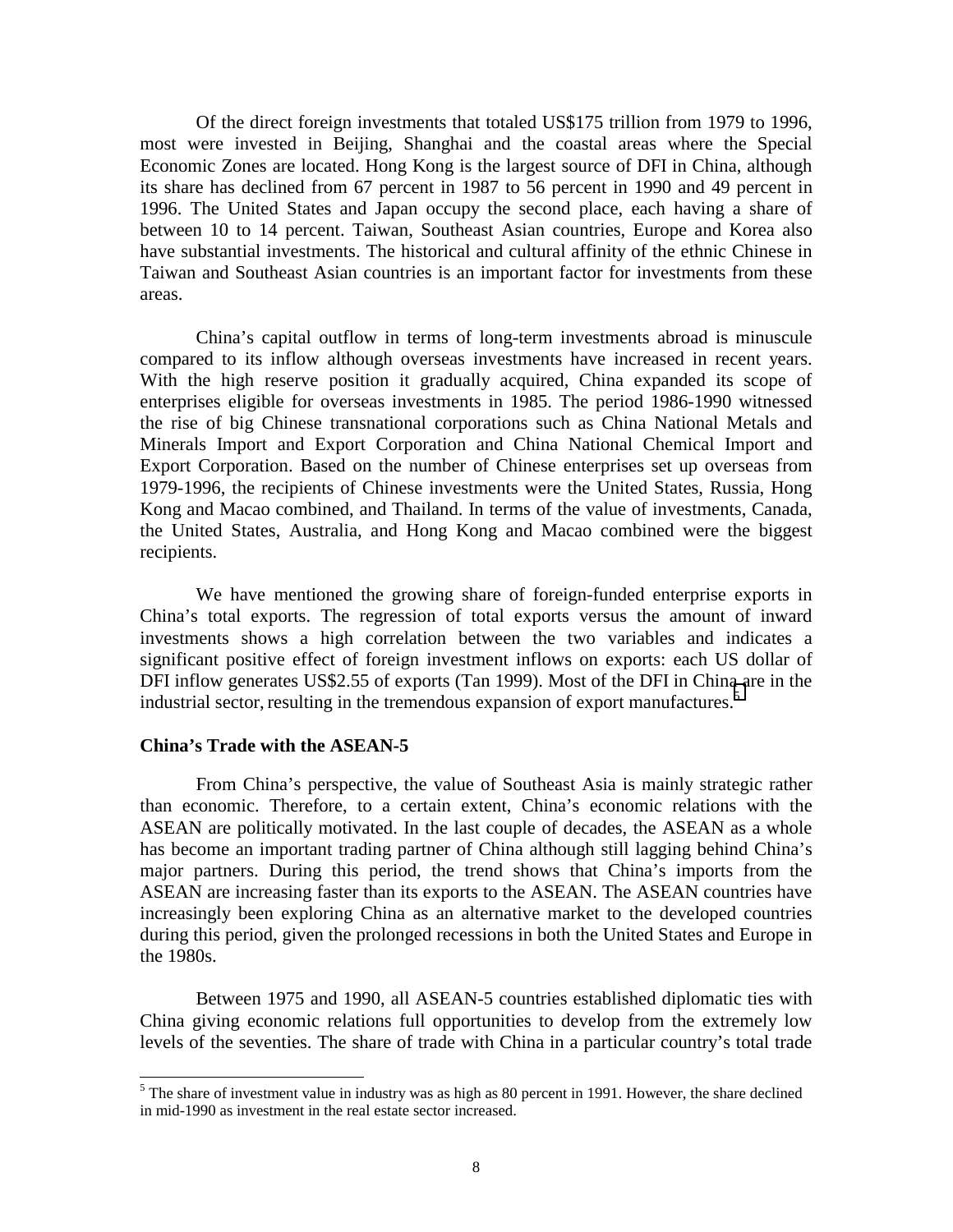for all the ASEAN-5 has increased from less than one percent in the early 1980s to almost 3 percent in 1996. The share of these exports in China's imports was around 3 percent in the early eighties and increased to almost 7 percent in 1996. These increases show increasing dependence of the ASEAN on China's market. On the other hand, China's dependence on ASEAN's market is not as evident. The share of exports to ASEAN-5 in China's total exports peaked at 10.3 percent in 1985 and gradually declined to around 6 percent in 1995 and 1996. China's exports constituted an average of 2.45 percent of ASEAN's imports for the period 1980-1996. Hence, although for the most part of the period, China's export value to the ASEAN exceeded its import value from the bloc, the trade imbalance has declined as exports of the ASEAN countries to China has been increasing much faster than the countries' imports from China. Trade between China and ASEAN as a bloc is now roughly balanced.

In terms of value, however, growth in trade with China has increased dramatically. This is because the total trade volume of China and the ASEAN countries has increased at unprecedented rates. Both the ASEAN's export to China and China's export to the ASEAN have grown at increasing rates. The value of ASEAN-5 exports to China grew from US\$539 million in 1981 to US\$9553 million in 1996, an increase of 1600 percent! On the other hand, the value of China's exports to the ASEAN increased 638 percent during the period, from US\$1196 million in 1980 to US\$8829 million in 1996.

In the last couple of decades, ASEAN-China trade has been vigorous despite similarity in resource endowment between China and the ASEAN countries. In varying degrees, China and the ASEAN countries are losing their comparative advantage in agricultural exports and increasing their comparative advantage in labor-intensive manufactured exports (except Singapore and to some extent Malaysia). The commodities topping the exports of these bilateral exchanges are converging towards labor-intensive manufactured products. Certain resource exports such as petroleum of Indonesia, rubber of Malaysia, and rice of Thailand are still important trade commodities. Other than these, the ASEAN countries and China have engaged each other economically "by exploring diversity in their similar resource endowment and exploiting differences in their developmental needs" (Palanca 1999). The trade structure of these industrializing countries has rapidly changed in the same direction. The share of manufactured goods within total exports has increased sharply as these countries exploited their low-cost labor comparative advantage in manufactured exports. With such developments, the bilateral trade between the ASEAN countries and China has been based on complementarities within manufacturing industries, exploiting horizontal division of labor. The products in the machines, transport, and equipment industry dominate the bilateral trade of China and the ASEAN countries in more recent years making intra-industry division of labor the basis for bilateral exchanges (Palanca 1999). At the same time, niche products are being explored and identified for more exchanges. Diversity of manufactured products in aspects of designs, etc. makes trade possible despite similar export profiles and seeming competitive nature of trade structures.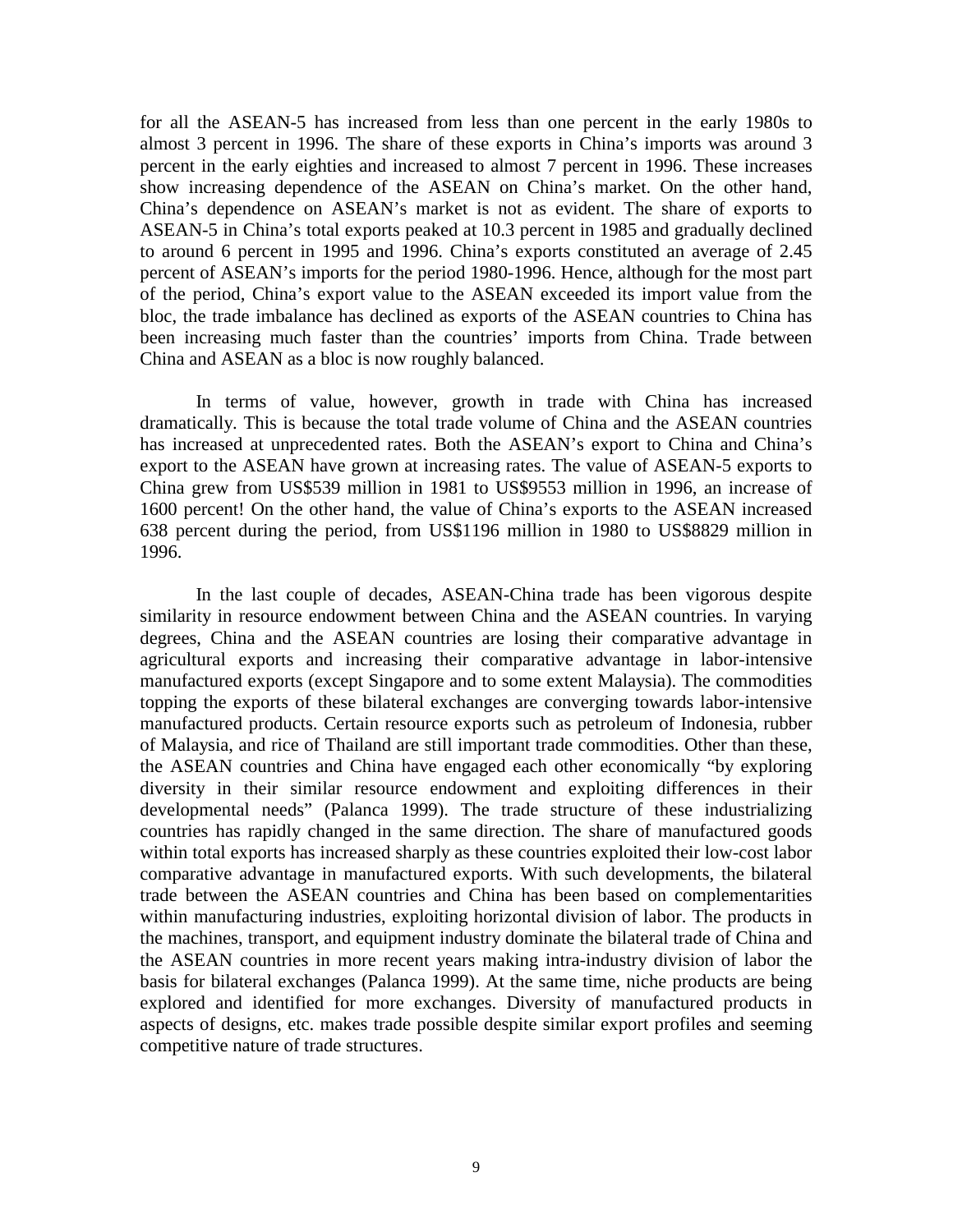Besides trade, direct foreign investment is also an active component of ASEAN-China economic relations. Foreign investments of the ASEAN-5 in China increased from US\$37 million in 1987 to US\$3,185 million in 1996. These levels represent 1.4 percent and 7.5 percent, respectively, of total direct foreign investments in China. China's investments in these countries for the period 1979-1996 is only US\$134 million making up 6.2 percent of total China's direct investments abroad.

How were the ASEAN countries affected by the tremendous surge of direct foreign investment in China in the 1990s? Tan's study (1999) shows that the dramatic increase in China's direct foreign investments has had no negative effect on the ASEAN but instead presented the emerging economies investment opportunities (Tan 1999). The much-improved share of China in the global supply of DFI has not been accompanied by reductions in the shares of the ASEAN-4 nor of all developing countries as a group. There is no indications that DFIs in China have crowded-out DFIs in the ASEAN. Rather, ASEAN countries, particularly Thailand and Singapore, join the world bandwagon and also invested substantially in China. They see opportunities in the growth of China's economy opportunities for their foreign investments. Such foreign investments have been observed to stimulate exports of the investing countries to the host country.

#### **Bilateral Relations with Singapore, Thailand, Malaysia, and Indonesia**

 This section discusses the bilateral economic cooperation between China and Singapore, Malaysia, Thailand, and Indonesia given the bilateral political relations. A discussion of the Philippines' bilateral relations with China is presented in the next section.

 For both China and the ASEAN countries, bilateral trade is not just based on economic interests but on political and security interests as well. From China's perspective, individually as well as collectively, the ASEAN member states help China realize its vision of a multi-polar order. On the other hand, these ASEAN countries accept China's interests in the region although they are also generally apprehensive of the effect of China's increasing military and economic power in the region. Most of them, however, believe in befriending China, engaging it politically as well as economically.

 Structural development in China and the ASEAN countries has affected their bilateral trade commodity structure, which has evolved from exchange of primary products such as food and crude materials to trade of manufactured goods as well as machines and equipment from 1980 to 1996.

#### *Singapore*

Among the ASEAN countries, Singapore has the highest share in trade with China, accounting for approximately two-fifths share in total ASEAN-5's trade with China since 1980. Trade volume grew from US\$728 million in 1980 to US\$7147 million in 1996, increasing more than nine-fold. Initially Singapore traded machines and equipment for China's primary products. Among the ASEAN countries, only Singapore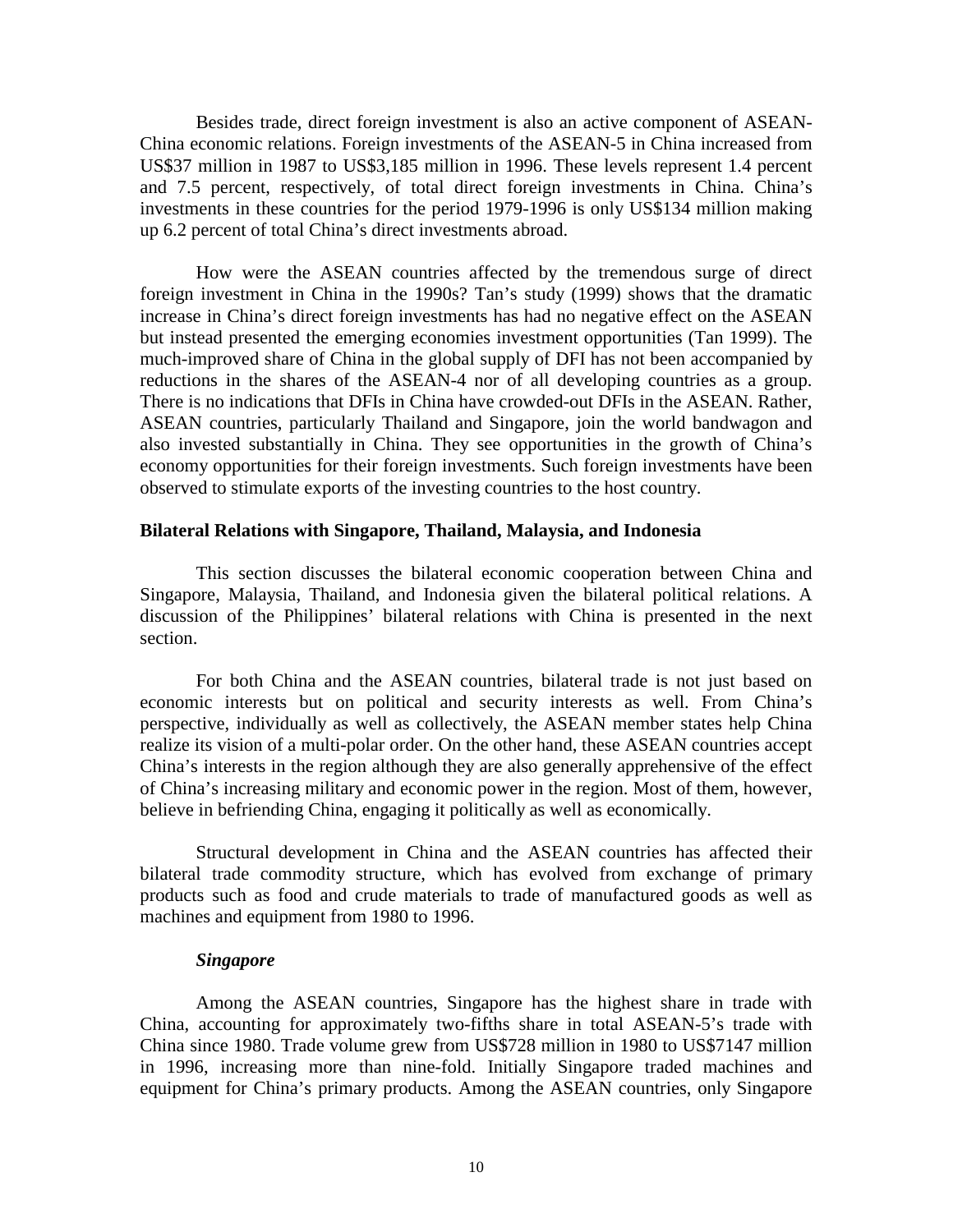has revealed comparative advantage indices that are not significantly correlated with those of China. However, comparing 1987 and 1995 data, the correlation coefficient increased in value. By 1996, as it is the case with China's bilateral trade with other countries, machines and equipment dominated the exports and imports of Singapore to and from China.

With respect to foreign investments in China, Singapore also greatly exceeds the ASEAN-4. For the last 13 years the amount of Singapore's investments in China is more than twice that of all the ASEAN-4 combined. The increase has also been rapid—from US\$37 million in 1987 to US\$53 million in 1990 to US\$492 million in 1993 to US\$2247 million in 1996. In contrast, China's investments in Singapore are very small. They amounted to only US\$15 million for the period 1979-1996.

The spectacular growth in the levels of Singapore's trade and investment ties with China can be attributed to Singapore's large total trade volume and investment capability as well as the high degree of complementation between exports of the two countries. Much of it, however, can also be said to be due to Singapore's conscious effort to engage China economically, reflecting its recognition of China's huge economic potential and power status.

Politically, Singapore is a strong supporter of China, having similar political cultures based on Confucian authoritarianism. A common cultural and language affinity has also enabled Singaporeans to trade and invest heavily in China. However, despite its large ethnic Chinese base (or perhaps because of this), Singapore strives hard to be identified with the Southeast Asians rather than with the Chinese. Singapore considers establishing friendly relations with its Southeast Asian neighbors it feels is more important than with China. As a matter of fact, Singapore is the last among the ASEAN-5 countries to establish diplomatic ties with China. It was done in October 1990, two months after Indonesia established formal ties with China.

### *Malaysia*

Malaysia-China trade has also been robust. From the early 1980s to mid-1990s, Malaysia's exports to China increased over 1127 percent, from an annual average of US\$157 million for the period 1980-1984 to US\$1926 million for the period 1994-96. These values correspond to share in total exports of around 1.2 percent and 2.8 percent respectively. Malaysia's import from China, which maintains about the same percentage share in its total imports for the whole 1980-1996 period, has not grown as fast. The growth from the early eighties to mid-nineties was about 573 percent, from an annual average of US\$188 million for 1980-1985 to US\$1258 million for 1993-1996.

Wood and rubber are among the top ten exports of Malaysia to China for the entire period 1980-1996. China's exports to Malaysia have progressed from basically food items (rice, meat, fruits, and spices) in the early 1980s to basic manufactures and chemicals in 1988. In the 1990s, intra-industry trade of machines--electrical and nonelectrical, office machines, and telecommunication equipment—dominates trade between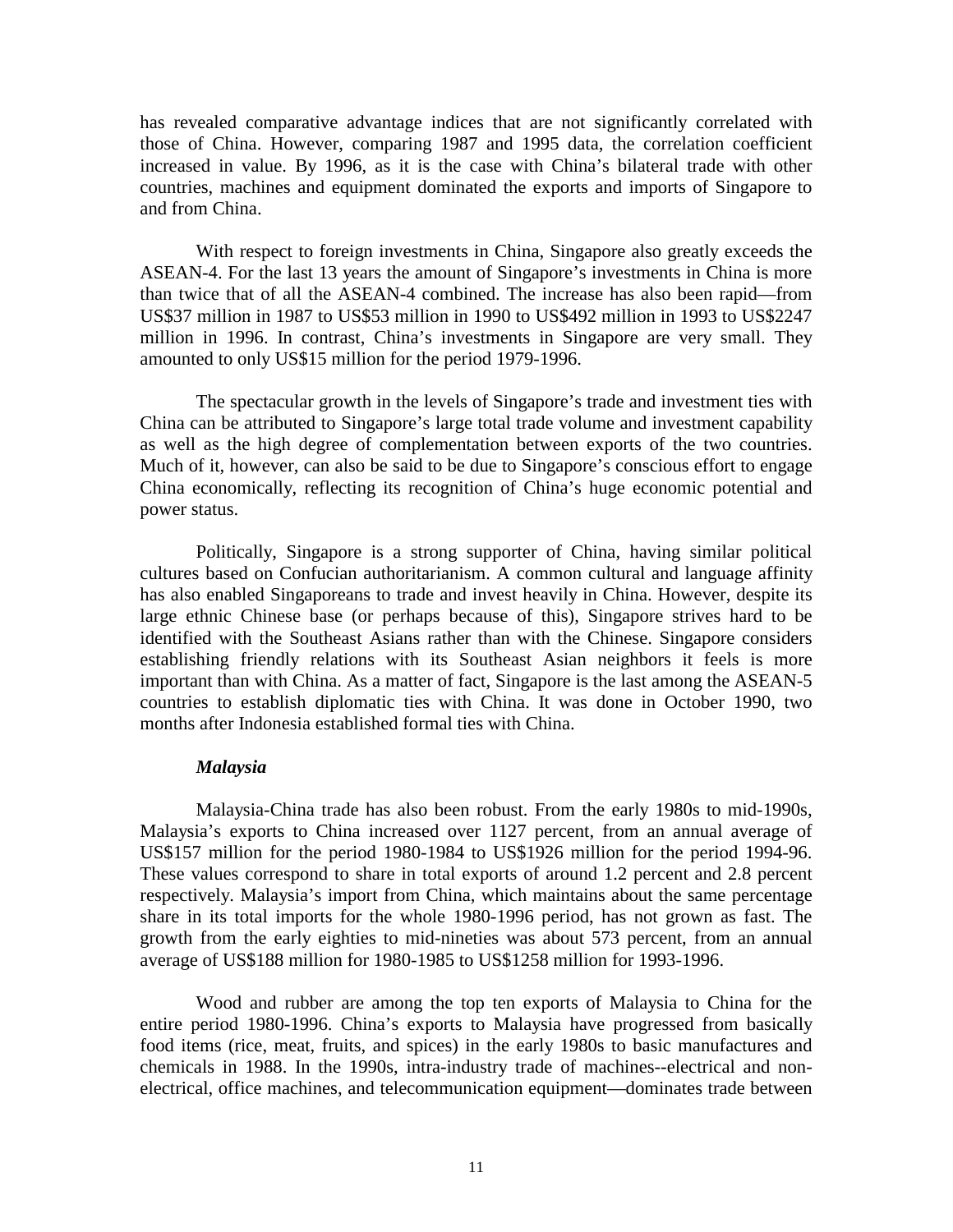the two countries, although the crude materials, wood and rubber, remain important exports of Malaysia to China.

Until the mid-1990s, Malaysia's direct foreign investments in China were insignificant. From a value of US\$1 million in 1990, they increased to US\$91 million in 1993 and US\$460 million in 1996. The spurts in exports to China for the mid-1990s period can probably be explained by the increase in investments during this period.

Among the ASEAN countries, Malaysia is most sensitive to China's dominant presence in the region. It has, since early on, been reacting with utmost pragmatism. Malaysian Prime Minister Mahathir Mohamed, in his visit to China in 1993, suggested that China and Malaysia should "seize the present opportunity to contribute to regional peace and stability and promote mutual development by actively boosting economic cooperation" (McDougall 1997). As has been shown, economic relations with China have increased very significantly since 1993. As a matter of fact, Malaysia, which has been criticized by the West for its authoritarian government, now sees relations with China as a leverage with these powerful countries (Baviera 1999).

# *Thailand*

Like Malaysia, Thailand has had very strong economic relations with China since the eighties, maintaining relatively substantial trade shares and volumes with China. Also, similar to Malaysia, Thailand has reduced its trade balance with China since exports to China have been increasing at faster rates than imports from China. From the early eighties to mid-nineties, exports increased by 870 percent, from an annual average of US\$181 million for the period 1980-1984 to US\$1755 million for the period 1995-96. On the other hand, imports increased by just 552 percent, from an annual average of US\$231 million for 1980-1984 to US\$1505 million for 1995-1996.

 Thailand is an exception among the ASEAN countries in that food products are still among the top exports in trade with China. Rice, which was Thailand's eighth top export to China in 1980, became the third in 1988 and the second in 1996. Sugar topped the list in 1988 and in 1996, occupied the fourth position. The decline in the revealed comparative advantage of agriculture-intensive exports has been stronger for China than for Thailand. Aside from trading different items of machines and basic manufactures with China, Thailand continues to export primary and basic products, i.e., rice, sugar, crude materials, and chemicals. In contrast, imports from China consist of mostly manufactured products.

Thailand-China economic relations are based on very pragmatic strategic considerations. Thailand considers China a dominant power and wants to align with it. China, on the other hand, sees Thailand's strategic importance in the Indochina politics. Trade balance has generally been in China's favor, but is getting even because of a rapid increase in Thailand's exports to China. This increase in exports may in part be explained by its capital outflow to China that started in the late 1980s, when Thailand invested heavily in the human capital intensive and technology intensive industries. A rapid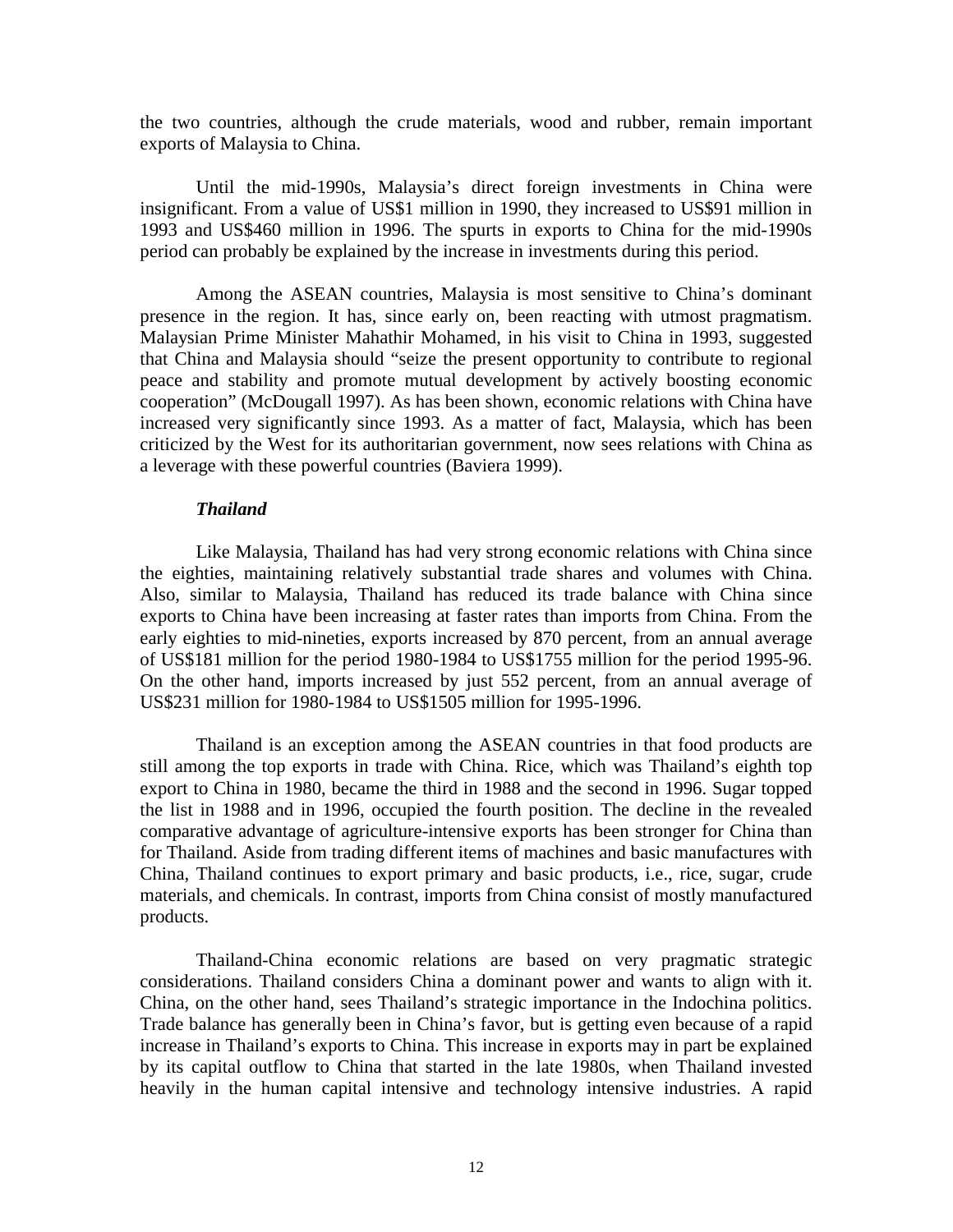increase in direct investments in China is seen for the 1990s. Utilized amount was US\$234 million for 1993 and US\$328 million for 1996.

#### *Indonesia*

 Indonesia-China trade grew remarkably from very negligible levels starting 1985. In fact, Indonesia ranks first among the ASEAN countries in terms of the growth rate of the country's export to China for the period 1980-1996. In 1996, the share of its trade with China in the country's total export and total import is highest among the ASEAN-5. While trade has grown very rapidly, capital flows to and from China are still small.

 Indonesia is strategically important to China due to its size and status in ASEAN as well as its strategic location in the Straits of Malacca. With the rise of China as a major power in world politics, Indonesia saw the importance of recognizing China in international diplomacy. Such formal relations became imperative when China and the United States improved their relationship in the 1980s. Indonesia finally normalized diplomatic ties with China in August 1990. Indonesian trade with China increased significantly since then with exports to China far exceeding imports from China. It can be surmised that "China was using trade to help consolidate newly restored political relations with a strategically important neighbor" (Baviera 1999). China also gained political points with Indonesia by offering a substantial assistance package when the latter suffered the Asian financial crisis in 1997. The assistance consisted of US\$3M worth of medicine and materials, US\$200M worth of export credits, and US\$400M contribution for the IMF's Indonesian bailout package.

### **China's Bilateral Relations with the Philippines**

Philippines-China economic relations dated as early as the  $9<sup>th</sup>$  century when the Philippines, together with other Southeast Asian countries conducted trade under the "vassal tributary missions." Trade continued to prosper despite discriminatory policies during both the Spanish and American colonial rules. But with the establishment of the People's Republic of China under the Chinese Communist Party on October 1, 1949, trade between China and the Philippines was suspended. Instead, the Philippine government signed an agreement with Taiwan on trade relations and exchange of specialists and information.

Commercial ties with China were renewed only in 1971 and became vigorous when President Marcos established diplomatic relations with China in 1975. Trade volume rose from US\$1.4 million in 1971 toUS\$72.3 million in 1975 to US\$250.7 million in 1980. Due to the positive political decisions deliberated by the leaders of both countries, trade volume grew significantly although the balance of trade had been in China's favor. Essentially, crude oil, at concessional prices, and high-grade coal were the Philippines' imports from China and coconut oil was its major export to China.

In the 1980s, however, when the Philippines was beset with political and economic crises, trade volume dropped markedly. The trade balance policy pursued in 1977, which attempted to balance trade with China, also contributed to the decline in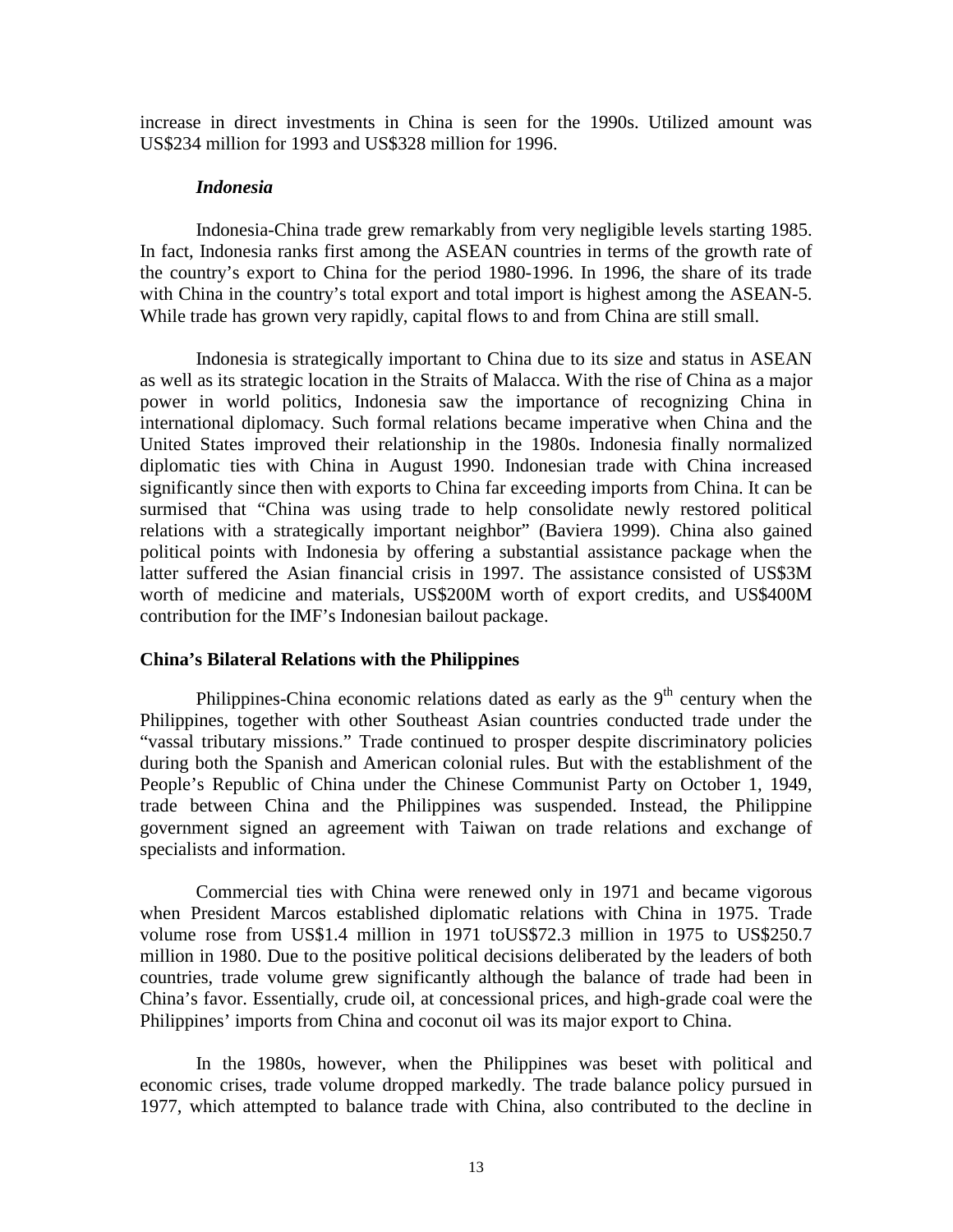trade. The Aquino government, which toppled the Marcos dictatorship in 1986, worsened the Philippines' relation with China by focusing attention on Taiwan, which was offering economic support to the Philippines. As a consequence, trade volume between the Philippines and Taiwan rose dramatically while trade volume between the Philippines and China plunged to a new low. With Taiwan's "money diplomacy," some Philippine legislators proposed "a review of the country's 'One-China Policy,' the passage of a Philippine-Taiwan Relations Act, and granting diplomatic status to Taiwan officials and businessmen in the Philippines" (B.Lim 1999).

The policy of the Aquino government to focus on Taiwan happened during the period when economic development in China was very rapid. Hence, unlike the other ASEAN countries whose economic growth was stimulated by China's dramatic economic growth, the Philippines did not benefit much from China's dramatic economic growth in that respect. On the other hand, sad to say, Taiwan's promises to help build the Philippine economy failed to materialize when Aquino stepped down as president.

Under the Ramos government (1992-1998), Taiwan remained a sensitive issue in the Philippines' diplomacy with China. In its first year, the issue was aggravated with the meeting Ramos had with Taiwan President Lee Teng-Hui in Subic in February 1993, which the Chinese considered a violation of the One-China policy. A state visit to China by Ramos in 1993 and a return visit by Jiang in 1996 softened the cold diplomatic situation. Notwithstanding these visits, the Spratlys issue provoked much national reaction from the Departments of Defense and Foreign Affairs of the Philippines. China's occupation of the Mischief Reef in 1995 and later the attempted occupation of the Scarborough shoal were considered by the Philippines as threats to Philippine security.

Despite the tense and cold diplomatic relations between the Philippines and China since the Spratlys issue in 1995, economic relations have been relatively vibrant in 1995 and 1996. Contrary to expectations, trade and investment activities between the Philippines and China increased sharply. The basis for such increase in economic relations can be traced to economic policies taken by both governments. These policies provided better trade and investment opportunities for business people. Traders and investors from both sides respond to market signals and government policies. The lifting of the trade balance policy by Ramos shortly after he took office in 1992 was a positive factor in stimulating Philippines-China trade. China, on the other hand, further adopted market liberalization program for its foreign trade system in 1994. Policies that increased investments include the liberalization of foreign exchange in the Philippines and China's improved incentive program for foreign investment. Attracted by the incentives, Filipinos, particularly the ethnic Chinese, responded by investing in China. However, the biggest Philippine investment in China has been by San Miguel Corporation, a non-ethnic Chinese business. The investments of the Philippine Chinese were mostly small and medium scale, low-tech enterprises in manufacturing, services, and real estate development.

It is obvious, therefore, that with market liberalization in China, its economic relations with other countries are affected not just by political relations but are also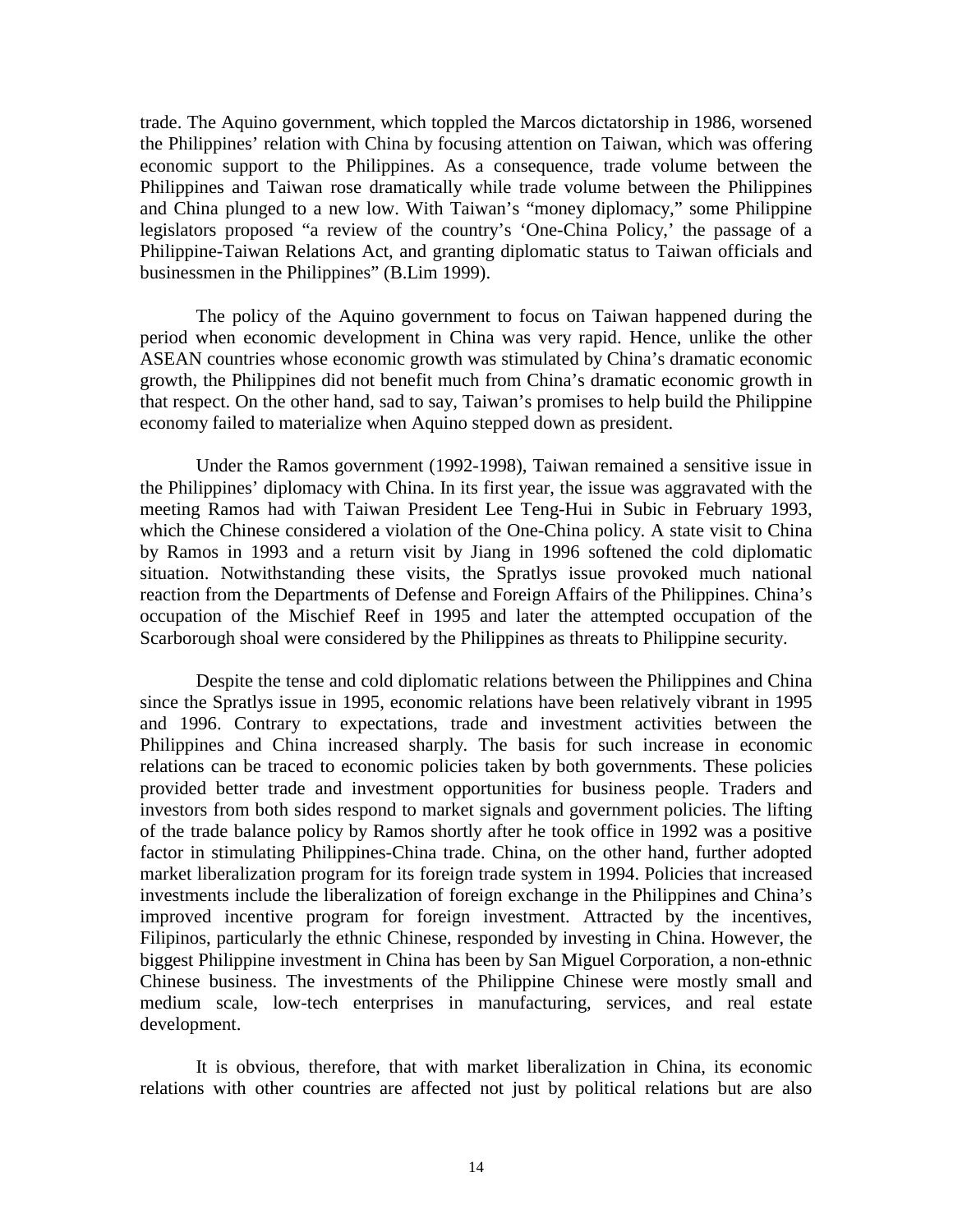dictated by market forces and government policies. Increasingly, the trade and investment entities are no longer governments but individual corporations.

As it is the case with the other ASEAN countries, with regard to Philippine trade with China, there has also been a development towards horizontal division of labor over the years. While in the 1980s Philippines-China trade was in the area of agricultural products and basic material, in 1996 several commodity classifications under the "machines and equipment" category were among both the top Philippines' exports to China and China's exports to the Philippines. This kind of exchange reflects intraindustry trade relations between the two countries.

# **Effects of China's Growth on the ASEAN**

 China's economy has grown in leaps and bounds since it decided to open up and undertake a program of economic reform in late 1979. What are the impacts of this growth on the ASEAN countries, all of which have been striving to achieve "NIC-hood" even before China opened up? Being outward-looking market economies, China and the ASEAN-5 countries focus on exports as the engine of growth. China, however, has not been a competing force in the region but instead has been an impetus for greater growth.

For the period 1980-1988, China's external trade volume grew at an annual average of 13.2 percent. This growth rate was much more than that of any individual ASEAN-5 countries. Growth of the external trade of the ASEAN-5 countries as a whole was at an annual average of 5.9 percent, faster than the average of the world (4.8 percent). During this period, China, with its extraordinary growth, did not pose as a competing force to the ASEAN countries. This can be seen from the growth of the ASEAN countries in the years following. In 1988-1996, trade of all the ASEAN-5 grew at unprecedented high rates, with the annual average being 16.3 percent for total trade volume. China, still growing very fast, experienced an average growth rate of 13.8 percent for total trade volume. The average trade growth rate for the world was 8.5 percent, much lower than it was for the ASEAN-5 countries and China. Here, the synergy effect of China's growth in the region and in the world since it liberalized its economy is illustrated.

China's open economy has been an important market for the ASEAN countries. Bilateral trade between each of the ASEAN-5 countries and China has been such that the export of each of the association countries to China as a share in the country's total exports increases.

 With respect to direct foreign investments, statistics show that massive flow into China did not have any crowding out effect on the ASEAN-4 (Tan 1999). Global supply of DFI increased significantly as a result of China's open door policy. Due to the synergy effect, East Asia, both Northeast and Southeast, became a region of focus for investors. The share of the developing countries in general and the ASEAN-4 in particular in global supply of DFI did not decrease even as China increased its share, indicating that the volume of DFI inflow to the developing countries actually increased. On bilateral terms, Thailand and Malaysia have been able to establish active two-way DFI flows with China.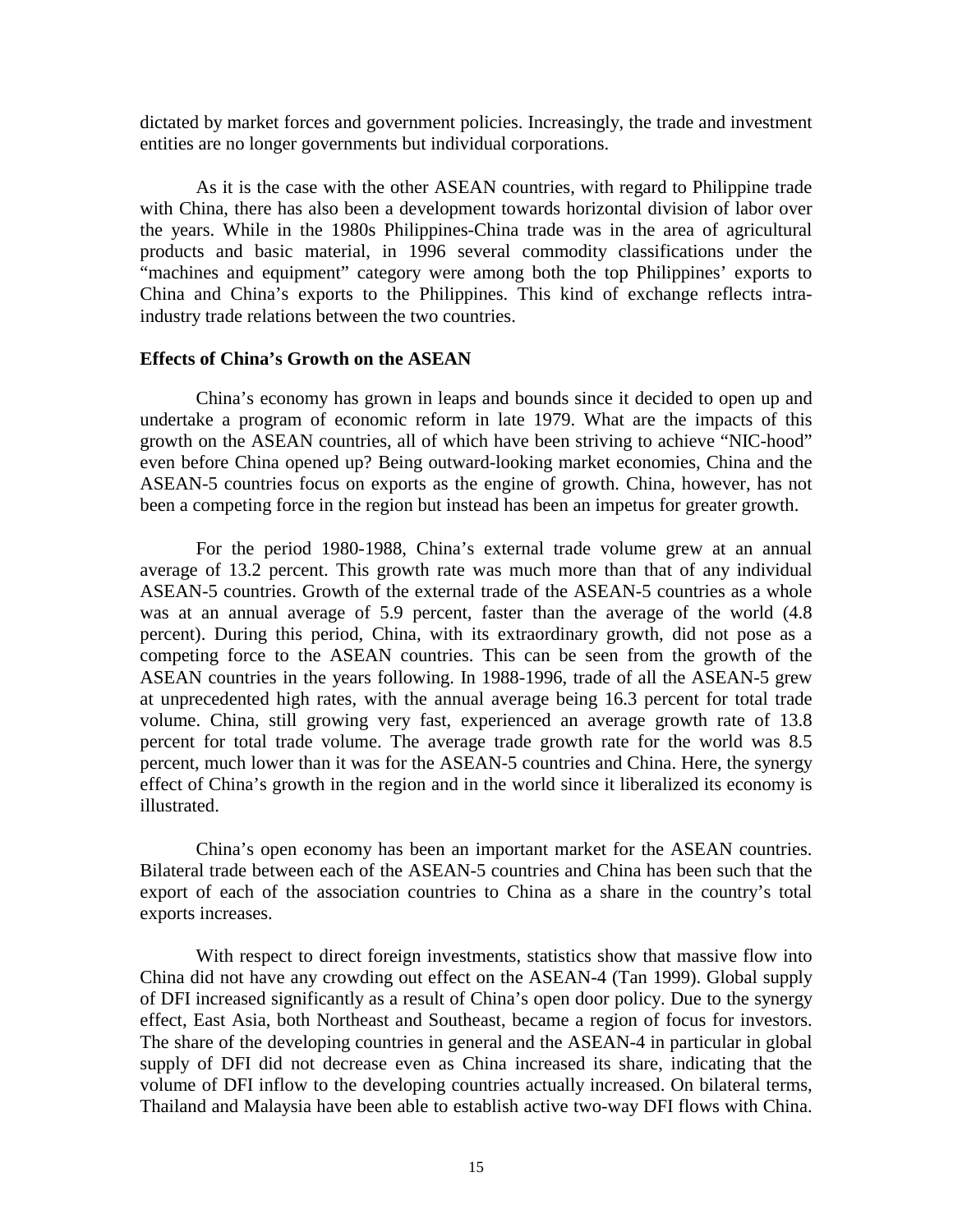These flows were based on the complementation with respect to raw materials, labor skills, and technology, aside from the rationale of easier access to China's enormous market.

Based on the ASEAN-5 cases, evidence of a positive correlation between export to China and investment in China was found. The data on ASEAN-China bilateral relations supports the likelihood that trade relations do improve through investment linkages.

 These positive effects of China's growth on the ASEAN countries are contrary to expectations based on traditional trade theories. The ASEAN countries generally have similar factor endowment as China but cannot compete with China in the extent of labor abundance. China's large population increases its advantage of low labor cost and economies from larger scale of production. It also attracts foreign investments that may be diverted from the ASEAN countries. Therefore, based on a traditional trade theory that explains the existence of a country's comparative advantage by its factor endowments, China and the ASEAN countries would not have much to trade but instead would compete for markets. However, the synergy effect of China's economic growth has provided vigor and increased both trade and investment activities in the region.

The Heckscher-Ohlin-Samuelson trade model explains trade based on comparative advantage determined by factor and resource endowments. This principle explains traditional international trade, the basis of which has been trade of inter-industry products. It describes exchange of very different types of commodities, usually between countries of very different factor endowments, and generally different levels of development. An investigation of the top commodities being exchanged between China and the ASEAN countries shows that the bilateral trade structures have moved towards intra-industry trade. Due to the semblance of their resource endowment, the trade profile of China and the ASEAN countries -- except for Singapore and, to a certain extent, Malaysia, are similar.<sup>6</sup> Among the ASEAN-5, Thailand's and Indonesia's export commodity structures are most similar to China's. Despite this fact, the bilateral trade of Thailand and Indonesia with China has grown the fastest among the ASEAN-5 in the last two decades.

Manufactured products dominate trade between the ASEAN countries and China. As a result of the export industrialization program followed by these countries, their industrial structure has been changing and manufactured exports have been growing much faster than traditional primary exports. The manufacturing industry consists of a broad spectrum of goods, not only in terms of capital-labor ratio but also, due to the heterogeneity nature of the goods, the variety and forms each product can have. Because product differentiation characterizes manufactured products, the opportunities for intraindustry exchanges of manufactured goods are particularly plenty. Consequently, bilateral exchanges between China and the ASEAN countries are converging towards manufactured goods. Besides competition through price, non-price competition such as

 $\overline{a}$ 

<sup>&</sup>lt;sup>6</sup> This is based on the strong correlation between their revealed comparative advantage indexes.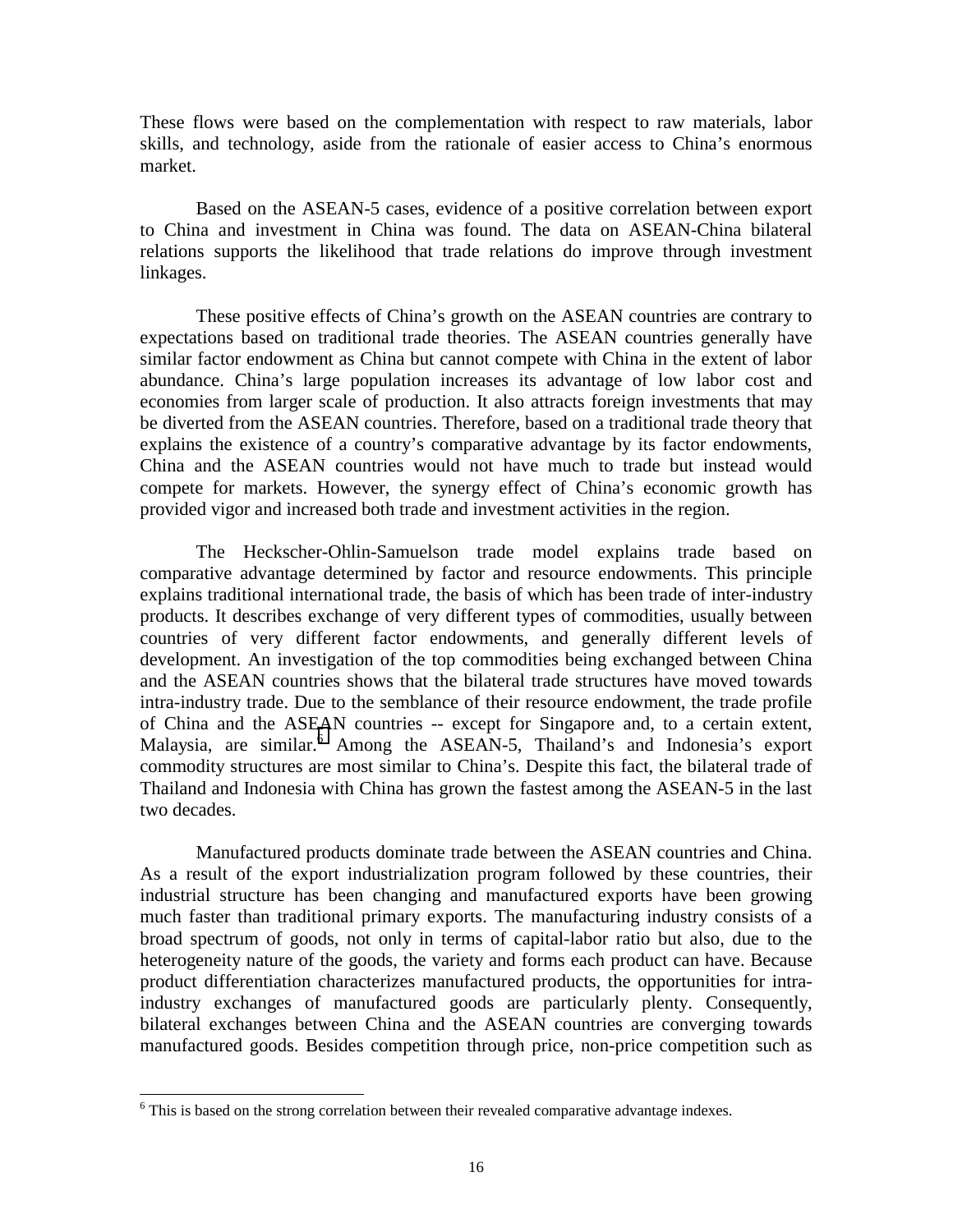quality and style is now important in their bilateral trade and their trade with the developed countries.

It is evident therefore that for the ASEAN nations' trade with China, despite similar resource endowment and industrial structure, competition and specialization are possible through horizontal division of labor. Given this kind of trade structure, the level of competitiveness and identification of trade niches are key factors in determining trade volumes. This is well summarized by Ariff (1994): "International trade is too complex a phenomenon to be adequately explained in terms of factor and resource endowments. The new literature tells us that it is competitive advantage based on policies and strategies, not comparative advantage based on factor and resource endowments, that determines the trade pattern (Porter 1989). How else can one explain the creditable performance of Singapore which is resourceless and yet so resourceful."

# **Current Problems in China's Economy: Reform of the SOEs**

Since opening up, the biggest economic problem China faces has been the stateowned enterprises. A series of reforms that aim to shed redundant labor and make the SOEs responsible for their performance has been undertaken since the early 1980s. Output share of state sector declined from 78 percent in 1978 to 55 percent in 1990 and 34 percent in 1995. However, reform of this sector is too slow to cope with the increasing competition from the non-state sector and imports. Over time, SOEs deteriorated in efficiency and financial performance. In 1996, half of these enterprises reported losses and the sector as a whole also made a loss. Most of these SOEs are plagued with redundant labor, estimated to be a third. The wages plus social benefits given to labor of the SOEs are very much above rates commensurate with productivity.

The SOE problem is of great concern to the Chinese government. How the problem is addressed will determine to a great extent the economic prospects of China. The sector, with its inefficiency, can also limit the further liberalization of the trade system and financial sector. It is also a fiscal burden. However, reforming the SOEs means massive lay off of workers and shedding of their welfare provision function. The unemployment and/or the lowering of living standards of SOE workers due to the reform can have consequences on social and political stability.<sup>7</sup> Because of this, the pressure on SOEs to become profitable or go out of business was eased despite the draft bankruptcy law being in place since 1986. Major banks continued to extend state-directed lending of working capital to money-losing state enterprises.

The economic slowdown due to the Asian crisis put more pressure on reforming the state-owned enterprises as well as the financial and fiscal sectors. In recent years, SOEs have been under stricter budget constraints, enjoying less subsidies and loans from the government. Laying off of workers for the enterprises that go bankrupt and those that try to streamline their personnel means transferring of social service obligation from the SOEs to the private sector and national and local governments.

 $\overline{a}$ 

 $<sup>7</sup>$  SOE workers are mostly in the urban sector, which is more politically sensitive than the rural areas.</sup>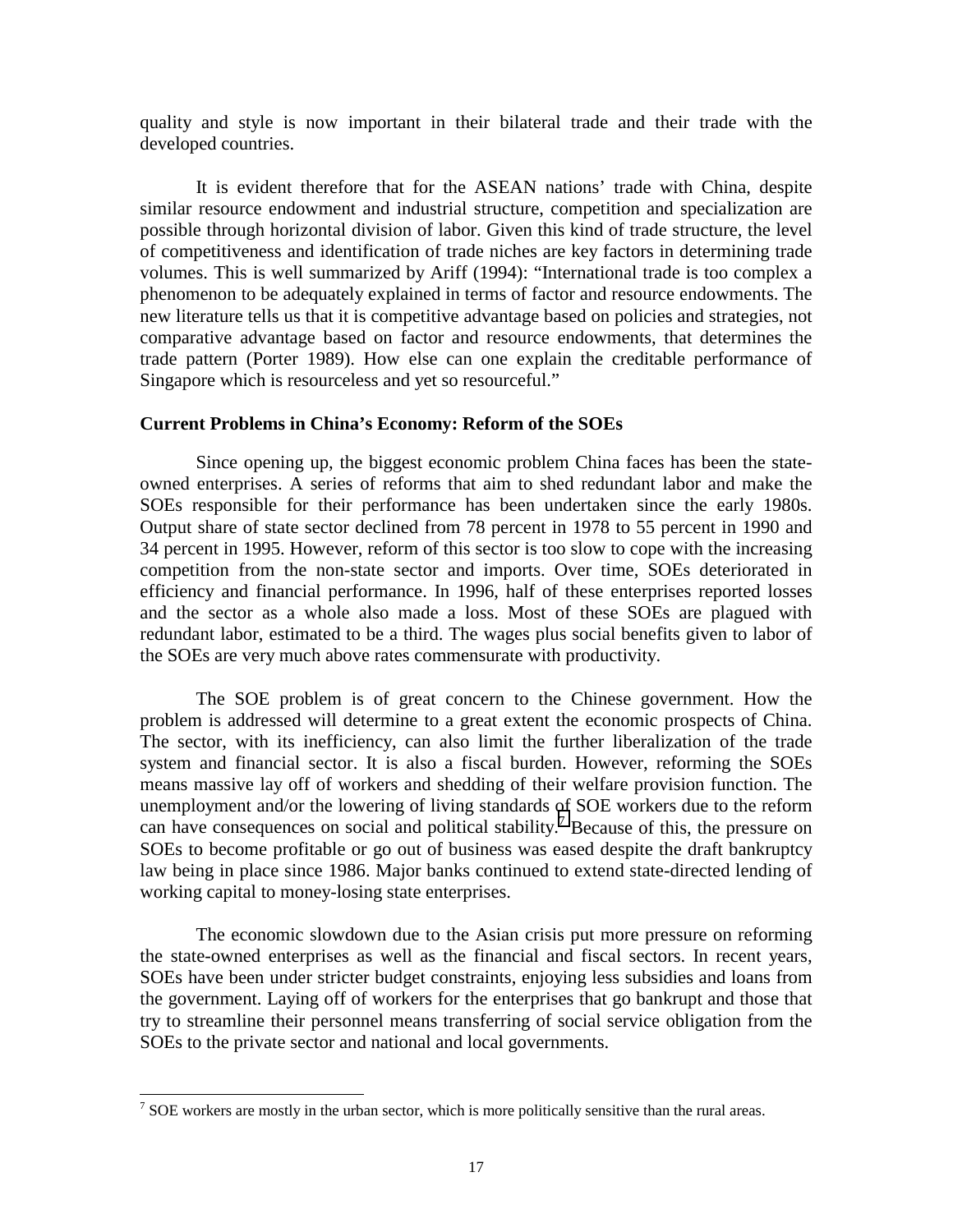The fiscal and financial sectors face constraints posed by reforms in SOEs. With increasing losses and deficits in the SOEs and reforms that allow profitable SOEs to retain part of their profits, the tax effort (tax revenue to GDP ratio) fell substantially from 28.4 percent in 1980 to 10.5 percent in 1997. On the other hand, government expenditures have increased due to the need to take over the provision of social safety nets and social insurance that used to be provided by the failed SOEs. Although government subsidies to SOEs are reduced, in the short run the government is still expected to raise large amounts of money to capitalize a very troubled financial sector, as the state-owned banks are saddled with non-performing loans.<sup>8</sup>

Recently, a solution to this huge problem was made by the creation of asset management corporations which, through debt-equity swaps, will help restructure many major enterprises. For example, Cinda Asset Management is to buy the non-performing loans from China Construction Bank, one of the four state-owned banks. State-owned enterprises with the bad loans are forced to restructure, layoff workers, and become more efficient in order to repay the bad loans. It is expected that the management companies will start the adoption of basic commercial and market-based banking practices for loan transactions to the corporate sector. It is also expected that the non-performing loans of the other commercial state-owned banks will be taken care of as well, thus helping the recapitalization of these banks.

 With respect to ownership reform of state-owned assets, the Chinese government tries to retain its dominant control over enterprises in the upstream and strategic industries, those that involve economies of scale, externalities, and "learning by doing." There is evidence that the government has indeed been privatizing or closing small and medium SOEs involved in trade and the downstream industries and keeping firms in the upstream industries, industries important to the development of high technology and the industries of public utilities (Nolan and Wang 1999).

 The government is also focusing on housing, education and health sectors. Housing supports the SOE and labor reforms and at the same time has strong repercussions for growth. It contributes to labor mobility and has significant multiplier effect on domestic demand and labor multiplier. Education and health for the general public are also critical sectors as they are important for social stability particularly if seen in the light of the unequal distributional effect of growth.

#### **Prospects**

 $\overline{a}$ 

China's economic growth has slowed down since the Asian crisis.<sup>9</sup> One important negative consequence of the crisis is the effect on China's exports, which declined due to the currency depreciation of countries affected by the crisis. Growth rate has gone down from 8 to 9 percent in 1997 to just 6 to 7 percent in 1999. The economy now faces structural changes in patterns of both domestic and international demand as well as a less

<sup>&</sup>lt;sup>8</sup> Non-performing loans are estimated to be 24 percent of total loans in 1997.

<sup>&</sup>lt;sup>9</sup> China was spared from the crisis because of its strong macrofundamentals, plus the fact that its capital market was not open, currency not convertible, and most of its foreign investments were direct investments.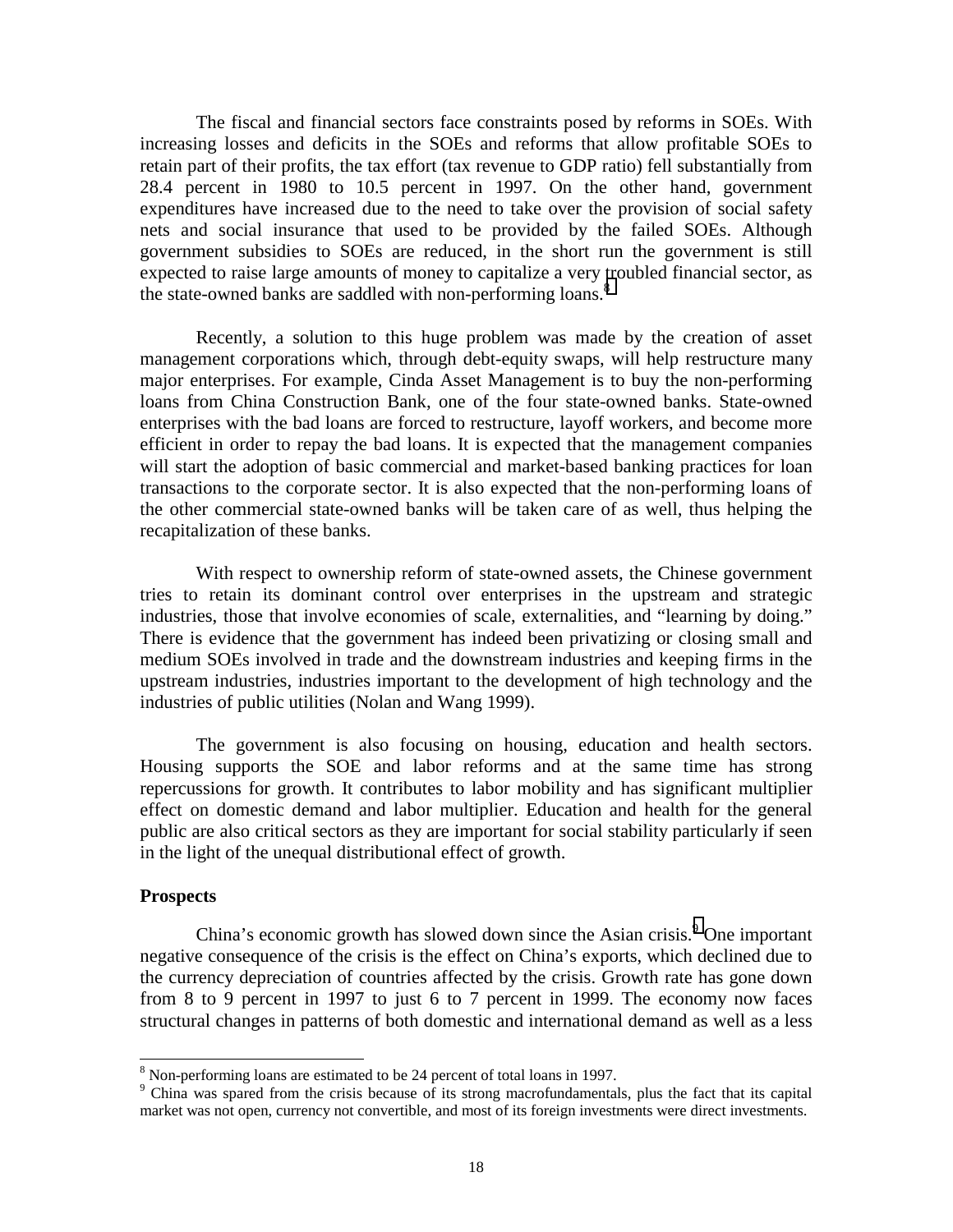favorable world environment. With such problems, the sense of urgency for reform is stronger than ever. The experiences of countries affected by the Asian crisis provide lessons for reform in China's financial institutions and regulations. Even the crackdown of corruption is believed to have been influenced by the economic crisis including the political developments in Indonesia.

China has been vigilant all throughout the crisis, keeping its economy as resilient as possible. The economy has bounced back quickly. The most recent statistics show that China's economy is again accelerating, after slower growth at 6 to 7 percent due the Asian financial crisis. China's GDP grew 8.1 percent in the first quarter of 2000 while the growth forecast for the whole year is between 7 and 8 percent (Brown 2000).

 China's economic growth prospects, on which relies its political stability, depend strongly on its domestic and external economic environment. The re-absorption of displaced labor and viability of the state enterprises and financial institutions also depend on such an environment. Trade continues to be a strong stimulating factor in the growth process. The expected entry of China to the World Trade Organization will pressure it to further promote its trade volume and efficiency. Much depends on its SOE and financial reforms that can mean either more efficiency and profitability, or if unsuccessful, can mean financial turmoil as the system will have to conform to the regulations of global trade and finance. If the reforms are realized, we can expect that in the medium and long term, given a positive world environment, China will be heading towards real economic development.

What prospects lie ahead for ASEAN-China economic relations? China's increase in efficiency due to liberal policies as well as institutional changes and international exposure can gradually erode the competitive advantages that the ASEAN countries now have over China. The ASEAN nations will face stronger competition and will have to adopt policies and strategies in order to increase also their efficiency and competitive levels. Following the direction of intra-industry exchange in their trade with China, they will need to look more intensely for new niches and develop a new pattern of specialization. China is experiencing a downward trend in agricultural comparative advantage. With this trend, plus the strong focus on industrialization, it is expected that the import demand for food products and basic materials for China will increase. The demand for better quality and more variety in consumer goods, for both food and nonfood items, is expected to rise with per capita income increasing. All these trade opportunities are expected to multiply following China's accession to the World Trade Organization. China's demand for imports will increase when it opens up its entire economy. So far only the coastal areas and some key cities are open up. With respect to industries, more will be open up for foreign investment. Premier Zhu has indicated that China "will take on an active role in economic globalization by gradually opening commerce, foreign trade, banking, insurance, securities, telecommunications, tourism and media services to foreign investors" (Brown 2000). Correspondingly, we can expect that China will increase its investment outflow as well.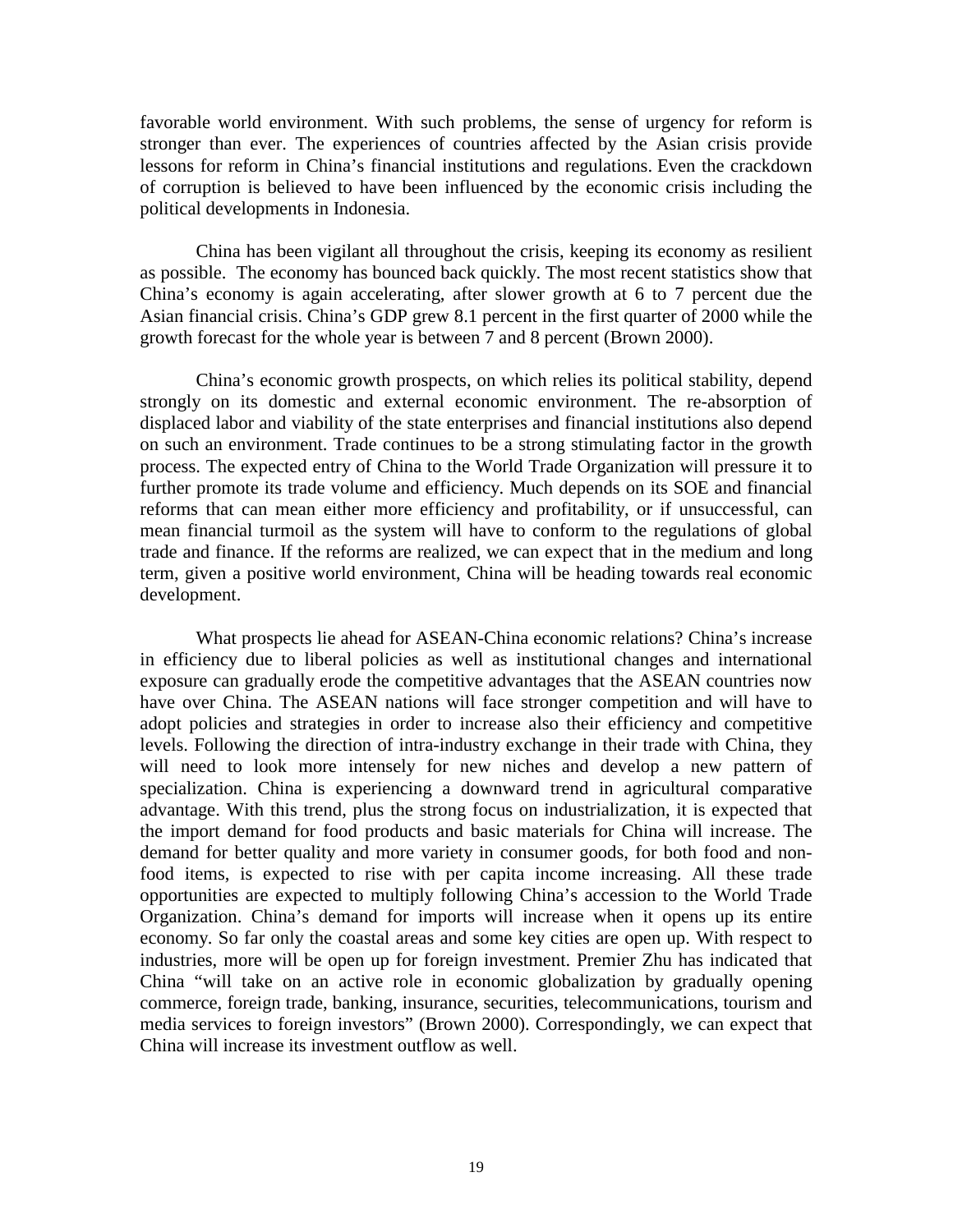In the past decades, the general political relations between China and the ASEAN nations set the conditions for bilateral economic cooperation. More recently, with China's economy becoming more market oriented, many trade and investment decisions of the Chinese and the ASEAN nationals have been based on the profit opportunities available to them. From 1993 to 1996 when China experienced a boom in direct foreign investments, business people in the Philippines joined the global bandwagon in investing and trading with China despite the political tension between the two countries created by the Spratly issue.

 From a long-term perspective, it is important that "both ASEAN and China exert greater efforts to expand mutual trust and define the norms that will guide their political, security as well as economic relations" (Baviera 1999). For the Philippines, the long-term imperatives of its security require the maintenance of peace and stability in the regional environment, which means a friendly relationship with China, one of the major powers in the neighborhood.

 Over the last couple of decades, all the ASEAN nations have developed favorable political relations that can boost future economic cooperation, both bilaterally and multilaterally. As a bloc, ASEAN and China can collectively move for a comprehensive multilateral trade negotiating strategy to promote their interests. With the current trend of regionalism, countries in East Asia have come to realize that they stand to lose market access and export demand if they do not develop multilateral trade negotiations and agreements. The experience of the recent financial crisis also shows that regionalism is important not only to address regional economic, political, and security issues, but also to safeguard against another regional crisis. It is hoped that the formation of ASEAN-Plus3 will increase the mutual economic dependence between the ASEAN nations and China even as these countries increase their integration with the global economy.<sup>10</sup>

 $\overline{\phantom{a}}$ 

 $10$  ASEAN Plus 3 refers to a new emerging framework for regional economic cooperation among the East Asian states of ASEAN, China, Japan, and Korea that was given impetus by the Asian crisis.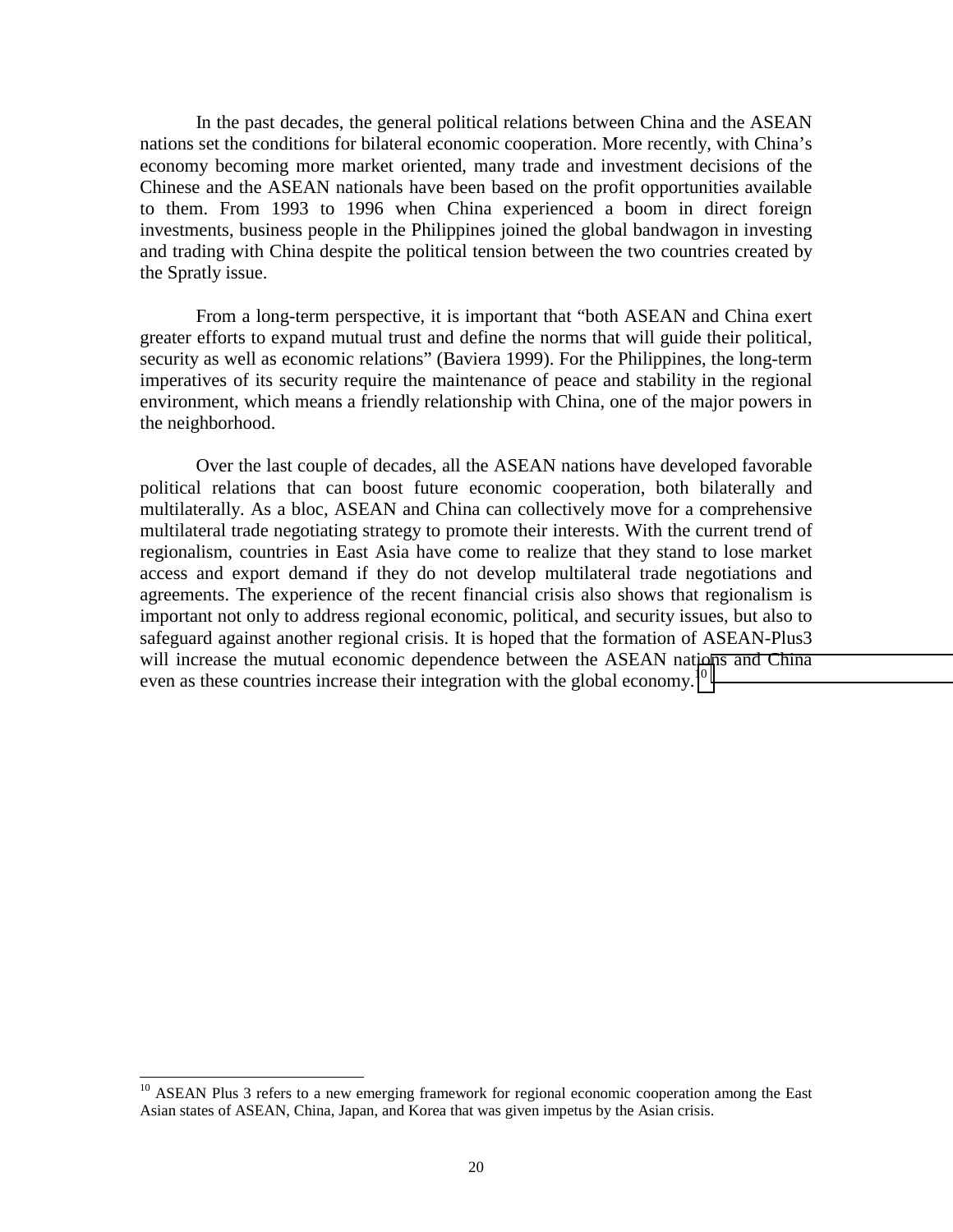#### **Bibliography**

- Ariff, M. 1994. ASEAN's Comparative Advantage in a Changing Pacific Division of Labor: Implications for ASEAN-China Economic Relations. In *ASEAN-China Economic Relations: Industrial Restructuring in ASEAN and China*, edited by Joseph Tan and Luo Zhaohong.*.* Institute of World Economics and Politics and ASEAN Economic Research Unit, Institute of Southeast Asian Studies.
- Asia-Pacific Economic Cooperation, Economic Committee. 1997. *1997 APEC Economic Outlook.* November.
- Baviera, A. 1999. The Political Economy of China's Relations with Southeast Asia. Philippine APEC Study Center Network Discussion Paper No. 99-17.
- Brown, O. 2000. China's Economy Aces Test, Says Zhu. *The Asian Wall Street Journal.* June 15.
- Eckstein, A. 1977. *China's Economic Revolution.* London: Cambridge University Press.
- Fabella, R. 1999a. The Great Dragon Effect: Whose Lunch Is China Eating? Philippine APEC Study Center Network Discussion Paper No. 99-02.

\_\_\_\_\_\_\_ .1999b. The Great Dragon Effect: Mainland China and the ASEAN Slowdown. Philippine APEC Study Center Network Discussion Paper No. 99-22.

- Findlay, C., Xiao He Zhang and A. Watson. 1992. Growth of Rural Enterprises, Urban-Rural Relations and China's Foreign Trade. Working Paper Series. Center for Asian Studies, The University of Adelaide.
- Lardy, N. 1996. The Role of Foreign Trade and Investment in China's Economic Transformation. In *China's Transitional Economy*, edited by Andrew Walder. Oxford University Press.
- Lim, B. 1999. The Political Economy of the Philippines-China Relations. Philippine APEC Study Center Network Discussion Paper No. 99-16.
- Lim, J. 1999. China's Macroeconomy in the Nineties and Beyond. Philippine APEC Study Center Network Discussion Paper No. 99-23.
- Liu, Jun. 1997. An Introduction to China's Township Enterprises. In *China Currents*. Philippine-China Development Resource Center.
- McDougall, D. 1997. *The International Politics of the New Asia Pacific*. Institute of Southeast Asian Studies.